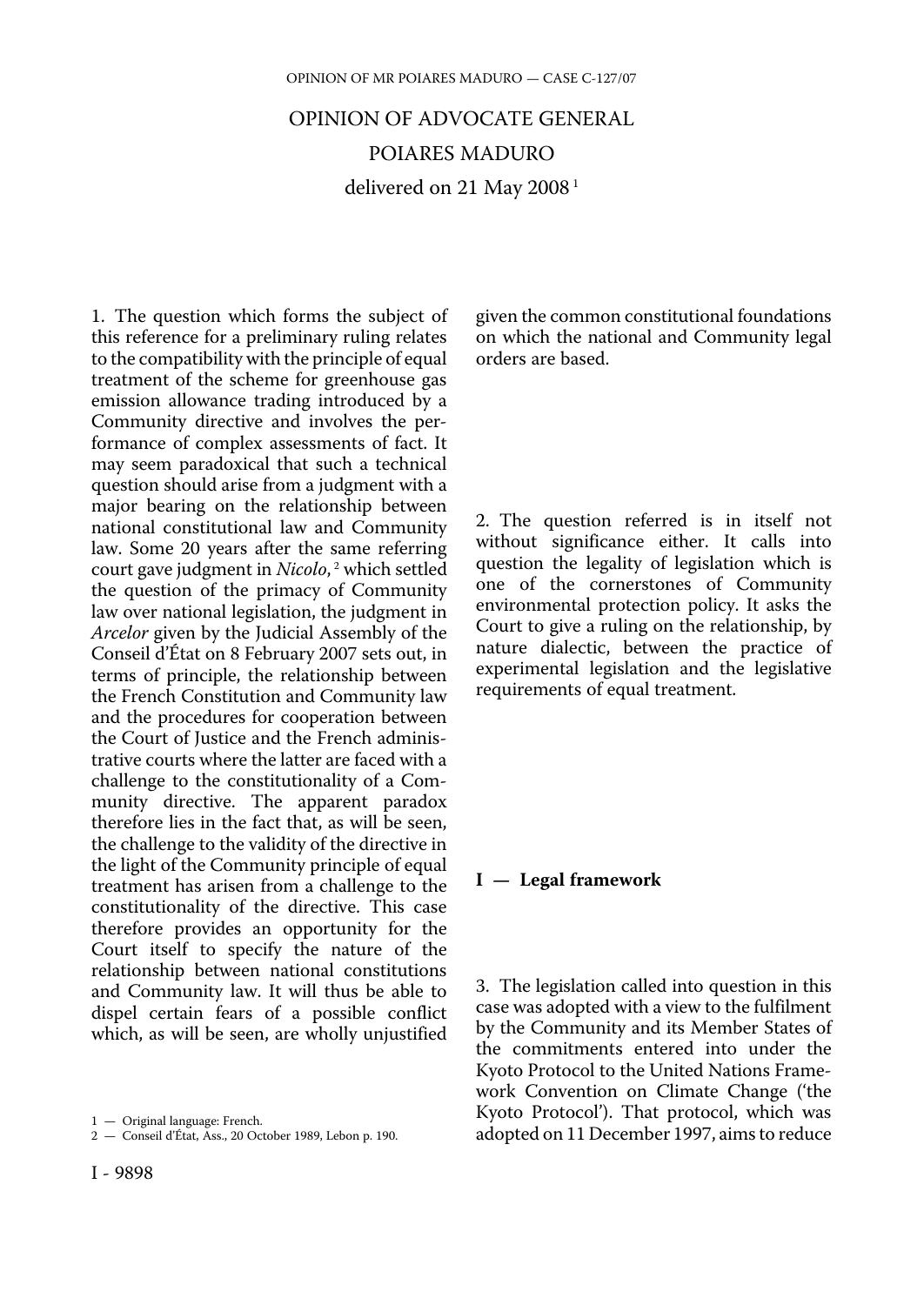total greenhouse gas emissions by at least 5% compared with the 1990 level over the period from 2008 to 2012. It was approved by the Community by decision of 25 April 2002 and contains the commitments undertaken by the Community and its Member States to reduce their greenhouse gas emissions by 8% compared with the 1990 level over the period from 2008 to 2012, which commitments the Community and its Member States agreed to fulfil jointly.

4. Without waiting for the entry into force of the Kyoto Protocol, which took place on 16 February 2005, the Community and its Member States decided to comply in advance with the commitments entered into. To that end, on 13 October 2003, the European Parliament and the Council, on the basis of<br>Article 175(1) EC, adopted Directadopted ive 2003/87/EC ('the Directive'). 3 It entered into force on 25 October 2003 and the deadline for its transposition was fixed at 1 January 2005.

5. In order to promote reductions of greenhouse gas emissions in a cost-effective and economically efficient manner, the Directive establishes a scheme for greenhouse gas emission allowance trading. During an initial phase from 2005 to 2007, the Directive, as stated in Article 4, covers only one of the greenhouse gases listed in Annex II, namely

3 — Directive 2003/87/EC of the European Parliament and of the Council of 13 October 2003 establishing a scheme for greenhouse gas emission allowance trading within the Community and amending Council Directive 96/61/EC ( OJ 2003 L 275, p. 32). carbon dioxide (or  $CO<sub>2</sub>$ ), and only emissions resulting from the activities listed in Annex I. The allowance trading scheme which it introduces therefore applies, during that initial phase, only to activities carried on in the energy sector, in the production and processing of ferrous metals (pig iron, steel), in the minerals industry (cement, glass, ceramics) and in the manufacture of paper pulp, paper and board. None the less, Article 30 of the Directive provides for a review, the purpose of which will be to consider amending Annex I to include other activities and emissions of other greenhouse gases.

6. Under Article 4 of the Directive, any installation undertaking an activity thus listed in Annex I to the Directive and resulting in CO<sub>2</sub> emissions must hold a permit issued by the competent authority, which is issued only if the operator is capable of monitoring and reporting  $CO<sub>2</sub>$  emissions. The total quantity of allowances allocated by each Member State to operators of the installations referred to in Annex I is based on a national allocation plan for allowances. The plan specifies, for an initial period of three years and then for consecutive periods of five years, not only the total quantity of allowances which the Member State intends to allocate for the period in question but also the criteria on the basis of which it proposes to allocate them.

7. Article 10 of the Directive lays down the obligation for Member States to allocate at least 95% of allowances free of charge in the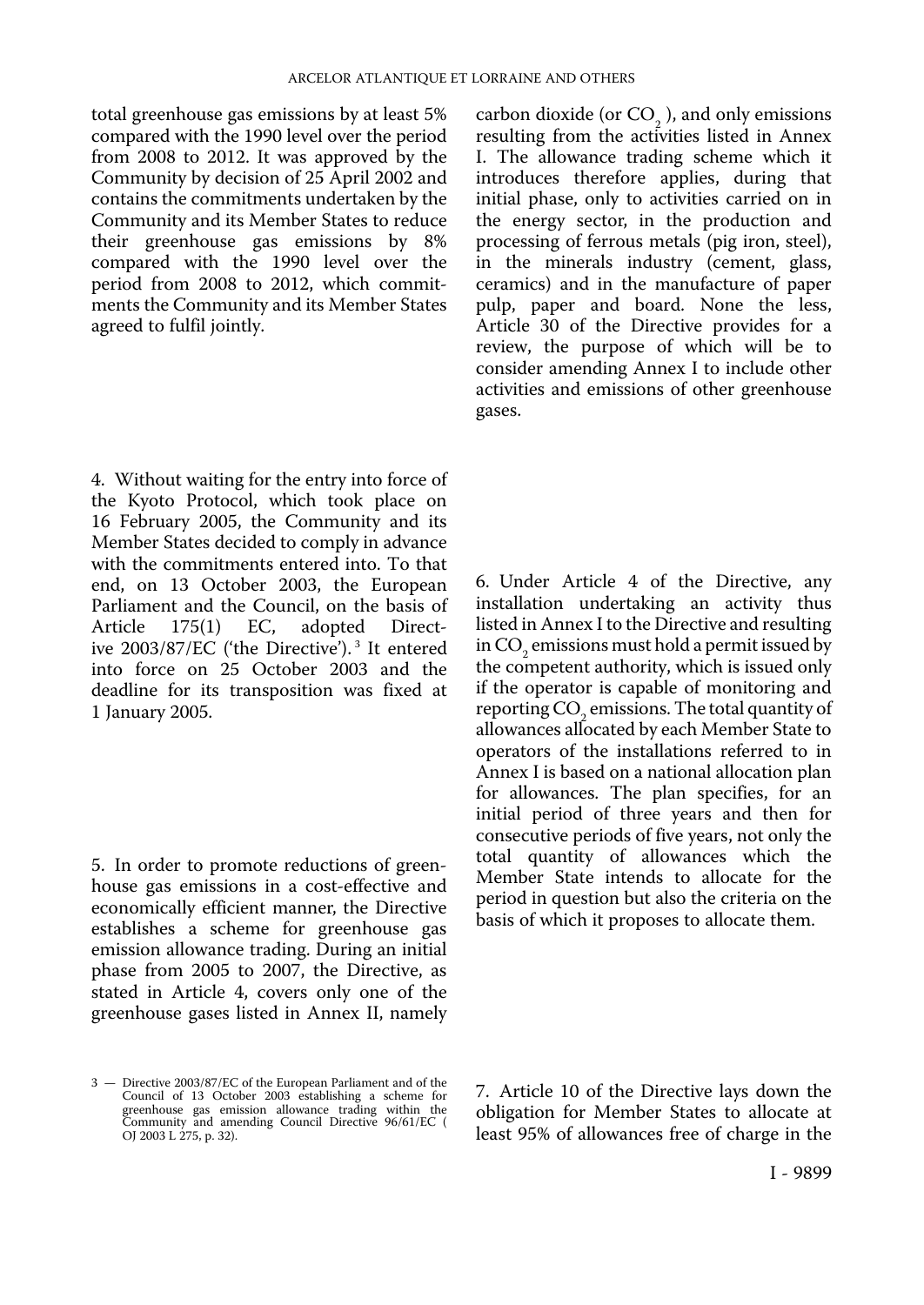initial period and at least 90% free of charge in the second period. Finally, under Article 12, allowances may be transferred between persons within the Community and between persons within the Community and persons in non-member countries.

administrative authorities to proceed with the repeal requested. In support of their application, they claimed that a number of constitutional principles had been infringed, such as the right to property, the right to carry on a business and the principle of equal treatment.

10. In its order for reference, the Conseil

8. The Directive was transposed into French law by a regulation of 15 April 2004 establishing a scheme for greenhouse gas emission allowance trading, the detailed rules for its application being reserved for a decree to be adopted after consultation of the Conseil d'État. On that basis, Decree No 2004-832 of 19 August 2004 ('the Decree') was adopted.

### **II — The main proceedings and the question referred**

9. On 12 July 2005 Arcelor and other steel companies asked the President of the Republic, the Prime Minister, the Minister for Ecology and Sustainable Development and the Minister with responsibility for Industry to repeal Article 1 of the Decree in so far as it renders that decree applicable to installations in the steel sector. Having been unsuccessful in their request, on 15 November 2005 the applicants brought an application before the Conseil d'État for judicial review of the implicit refusals to effect the repeal and sought an order requiring the competent d'État pointed out that, by making steel activities subject to the greenhouse gas emission allowance trading scheme, Article 1 of the Decree merely repeats word for word the content of the Directive. Annex I to the Directive, which lays down the list of activities to which it applies, refers in particular, under the heading of carbon dioxide emissions, to the activities of 'production and processing of ferrous metals', that is to say 'metal ore (including sulphide ore) roasting or sintering installations' and 'installations for the production of pig iron or steel (primary or secondary fusion) including continuous casting, with a capacity exceeding 2.5 tonnes per hour'. Similarly, Article 1 of the Decree provides that, '[t]his decree shall apply to installations listed for the purposes of environmental protection which produce or process ferrous metals, produce energy, mineral products, paper or pulp and meet the criteria laid down in the annex to this decree in respect of the carbon dioxide they emit into the atmosphere'; and point II-A of the annex to the Decree lists among the activities of production and processing of ferrous metals 'metal ore (including sulphide ore) roasting or sintering installations' and 'installations for the production of pig iron or steel (primary or secondary fusion) including continuous casting, with a capacity exceeding 2.5 tonnes per hour'. As the Conseil d'État rightly states, this reproduction of the content of the

I - 9900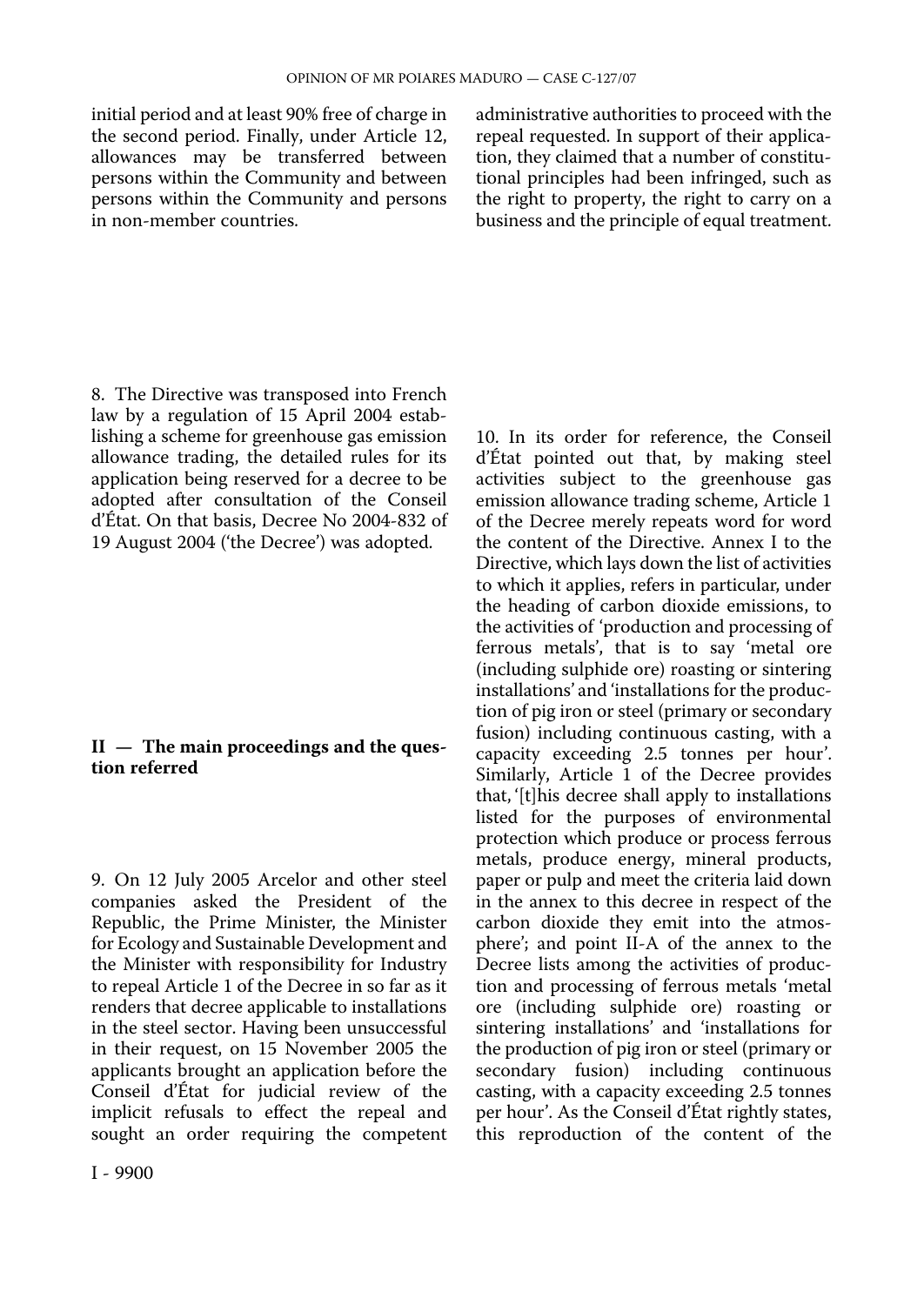Directive was dictated by the Directive itself, which precludes a Member State from excluding activities listed in Annex I from the scope of the greenhouse gas emission allowance trading scheme.

the constitutionality of the directive becomes a challenge to its validity in the light of Community law; and the assessment of whether that challenge is well founded is, in the event of serious difficulties, referred to the Court of Justice in accordance with the judgment in *Foto-Frost*. <sup>5</sup>

11. Consequently, challenging the constitutionality of the Decree was in effect an indirect challenge to the conformity with the French Constitution of the Directive itself. On that point, the Conseil d'État starts by referring to the supremacy of the Constitution in the domestic legal order. It points out, however, that the acceptance by the authors of the Constitution of the participation of the French Republic in the making of Europe, set out in Article 88-1 of the French Constitution of 4 October 1958, creates 'a constitutional obligation to transpose directives' which cannot therefore in principle be obstructed. It follows from this that the Conseil d'État may review the compliance of a directive with constitutional principles and rules only where there is no equivalent means of protection, that is to say where there is no general rule or principle of Community law which, in the light of its character and scope as interpreted in the current Community case-law, will, if applied, ensure the observance of the constitutional provision or principle relied on. If, conversely, an equivalent means of protection does exist, the national court 'translates' 4 the conflict between the Community provision and the provision of the national constitution to the Community sphere: the plea alleging infringement of constitutional rules or principles is reclassified so that the challenge to

12. Applying the review mechanism thus described, the Conseil d'État finds first of all that the right to property and the right to carry on a business are also guaranteed to the same degree in the Community legal order and considers that the directive at issue cannot be regarded as infringing them. The complaint alleging infringement of the constitutional principle of equal treatment resulting from the uniform treatment of different situations is dismissed as irrelevant by the French administrative court because the constitutional principle of equal treatment, unlike the Community principle of equal treatment, does not entail an obligation to treat different situations differently.<sup>6</sup>

13. That leaves the plea alleging infringement of the constitutional principle of equal treatment resulting from the different treatment of comparable situations. The Conseil d'État

<sup>4</sup> — To use the felicitous expression of Government Commissioner Matthias Guyomar in his opinion on the case, RFDA 2007, p. 384, in particular p. 394.

<sup>5</sup> — Case 314/85 [1987] ECR 4199.

<sup>6</sup> — See to this effect CE, Ass., 28 March 1997, Société Baxter, Leb. 114, and CE, Sect., 19 March 2007, Le Gac, application No 300467 et al.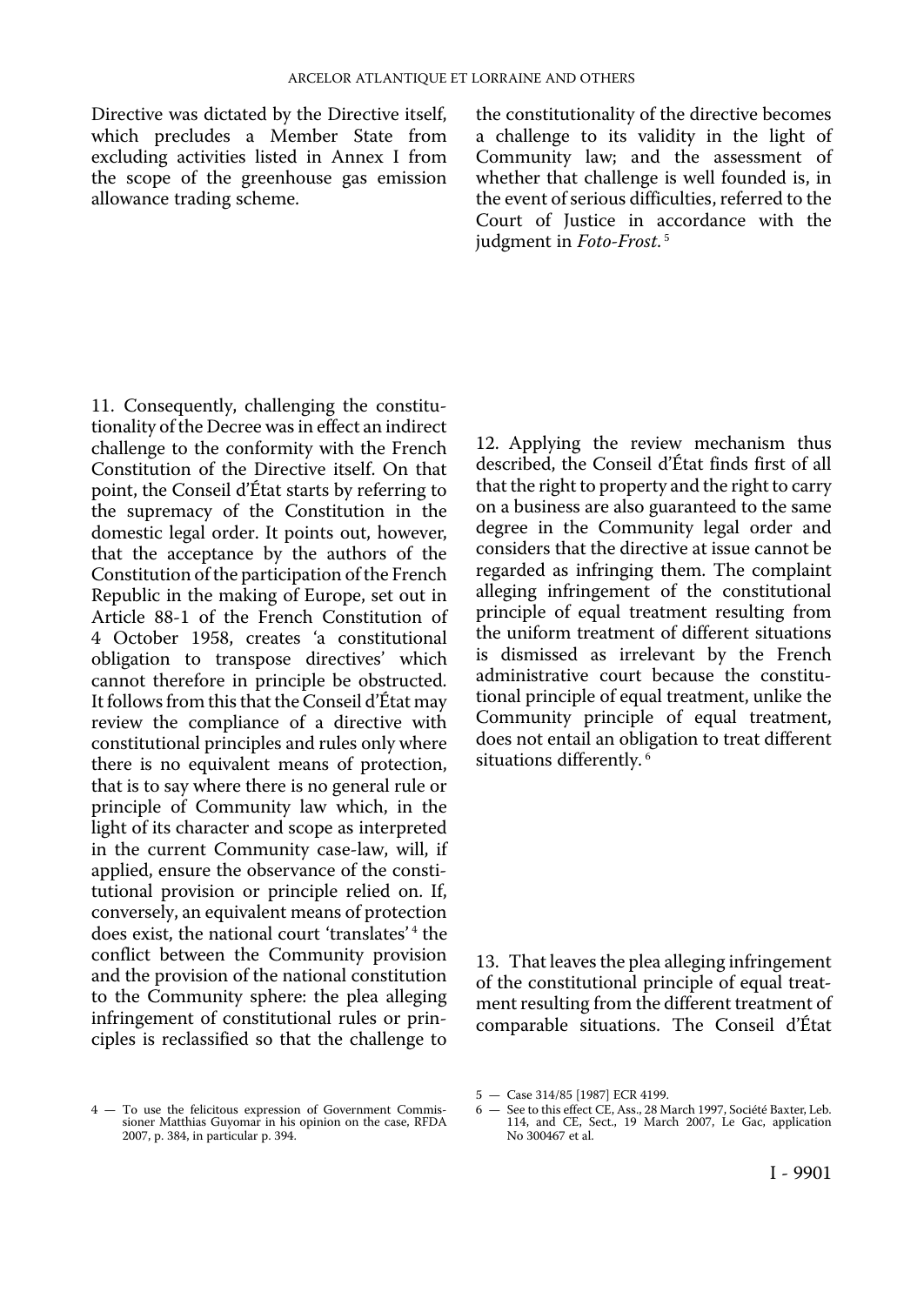notes that there is a general principle of Community law which, as a result of its extent as defined by the case-law of the Court, 'safeguards the observance of the constitutional principle'. And the validity of the Directive in the light of the Community principle of equal treatment raises a serious difficulty. The doubts harboured by the Conseil d'État as to the validity of the Directive are fostered by the following considerations: the plastic and aluminium industries are in a situation comparable to that of the steel sector industries because they emit greenhouse gases identical to those the emission of which the Directive sought to restrict and they are in competition with the steel industry in so far as they produce materials which may be substituted in part for those produced by the steel industry; yet they are subject to different treatment, because they are not, as such, covered by the scheme for greenhouse gas emission allowance trading; the existence of an objective justification for such different treatment should be viewed with caution, even though the decision not to include the plastic and aluminium industries, as such, in the scheme from the start was based on their relative contribution to overall emissions of greenhouse gases and the need for a comprehensive scheme to be introduced gradually.

14. That is why the Conseil d'État considers it necessary to refer to the Court the question whether the Directive is valid in the light of the principle of equal treatment in so far as it makes the scheme for greenhouse gas emission allowance trading applicable to installations in the steel sector without including in its scope the aluminium and plastic industries.

#### **III — Assessment**

15. It may appear that, in being asked to rule on the conformity of the Directive with the French Constitution, the Conseil d'État was faced with the impossible task of having to reconcile the irreconcilable: how to protect the Constitution within the domestic legal order without breaching the primordial requirement of the primacy of Community law? Those concurrent claims to legal sovereignty are the very manifestation of the legal pluralism that makes the European integration process unique. It is the referring court's response to those claims which has given rise to this reference for a preliminary ruling. Far from resulting in a breach of the uniform application of Community law, those claims have prompted the Conseil d'État to seek, through the preliminary ruling procedure, the assistance of the Court of Justice in guaranteeing the observance by Community acts of the values and principles also recognised by its national constitution. There should be nothing surprising about that request, the Union itself being built on the constitutional principles common to the Member States, as reiterated in Article 6(1) TEU. In reality, what the Conseil d'État is asking the Court to do is not to verify the conformity of a Community act with certain national constitutional values — which it could not do anyway but to review its lawfulness in the light of analogous European constitutional values. It is through this process that what at first sight appeared to be irreconcilable has in fact been reconciled. The European Union and the national legal orders are founded on the same fundamental legal values. While it is the duty of the national courts to guarantee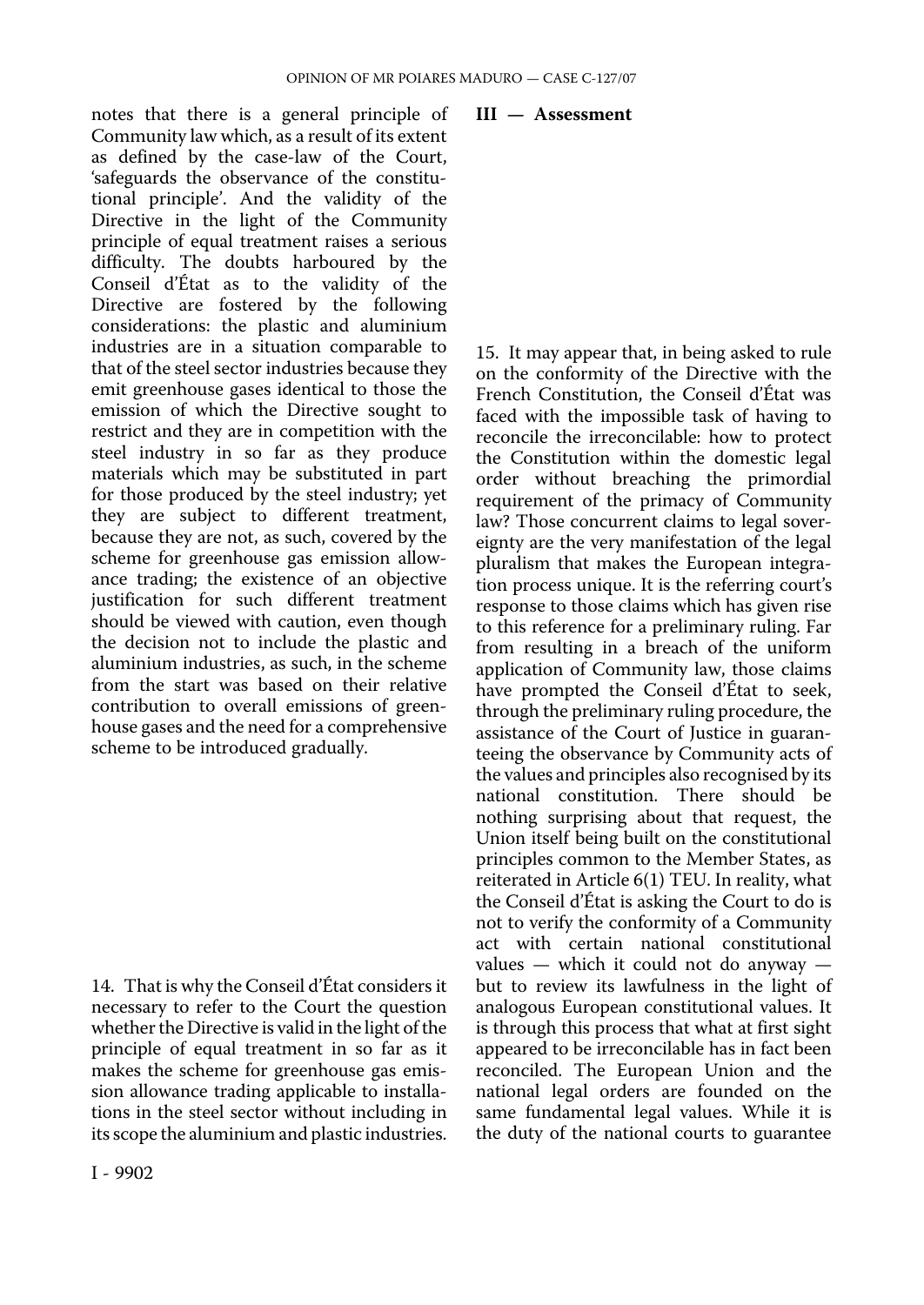the observance of those values within the scope of their constitutions, it is the responsibility of the Court to do likewise within the Community legal order.

16. Article 6 TEU expresses the respect due to national constitutional values. It also indicates how best to prevent any real conflict with them, in particular by anchoring the constitutional foundations of the European Union in the constitutional principles common to the Member States. Through this provision the Member States are reassured that the law of the European Union will not threaten the fundamental values of their constitutions. At the same time, however, they have transferred to the Court of Justice the task of protecting those values within the scope of Community law. In that connection, the Conseil d'État is correct in assuming that the fundamental values of its constitution and those of the Community legal order are identical. It must be pointed out, however, that that structural congruence can be guaranteed only organically and only at the Community level, through the mechanisms provided for by the Treaty. It is that organic identity which is referred to in Article 6 TEU and which ensures that national constitutions are not undermined, even though they can no longer be used as points of reference for the purpose of reviewing the lawfulness of Community acts. If they could, in so far as the content of the national constitutions and the instruments for protecting them vary considerably, the application of Community acts could the subject of derogations in one Member State but not in another. Such an outcome would be contrary to the principles set out in Article 6 TEU and, in particular, to the understanding of the Community as a community based on the rule of law. In other words, the effect of being able to rely on national constitutions to require the selective and discriminatory application of Community provisions in the territory of the Union would, paradoxically, be to distort the conformity of the Community legal order with the constitutional traditions common to the Member States. That is why, in *Internationale Handelsgesellschaft*, the Court held that 'the validity of a Community measure or its effect within a Member State cannot be affected by allegations that it runs counter to either fundamental rights as formulated by the constitution of that State or the principles of a national constitutional structure'.<sup>7</sup> The primacy of Community law is therefore indeed a primordial requirement of the legal order of a community based on the rule of law.

17. Article 6 TEU merely makes explicit what was already inherent in that primordial requirement, namely that an examination of the compatibility of Community acts with the constitutional values and principles of the Member States may be carried out only by way of Community law itself and is confined, essentially, to the fundamental values which form part of their common constitutional traditions. Community law having thus incorporated the constitutional values of the Member States, national constitutions must adjust their claims to supremacy in order to comply with the primordial requirement of the primacy of Community law within its field of application. This does not mean that the national courts have no role to play in the

<sup>7</sup> — Case 11/70 [1970] ECR 1125, paragraph 3.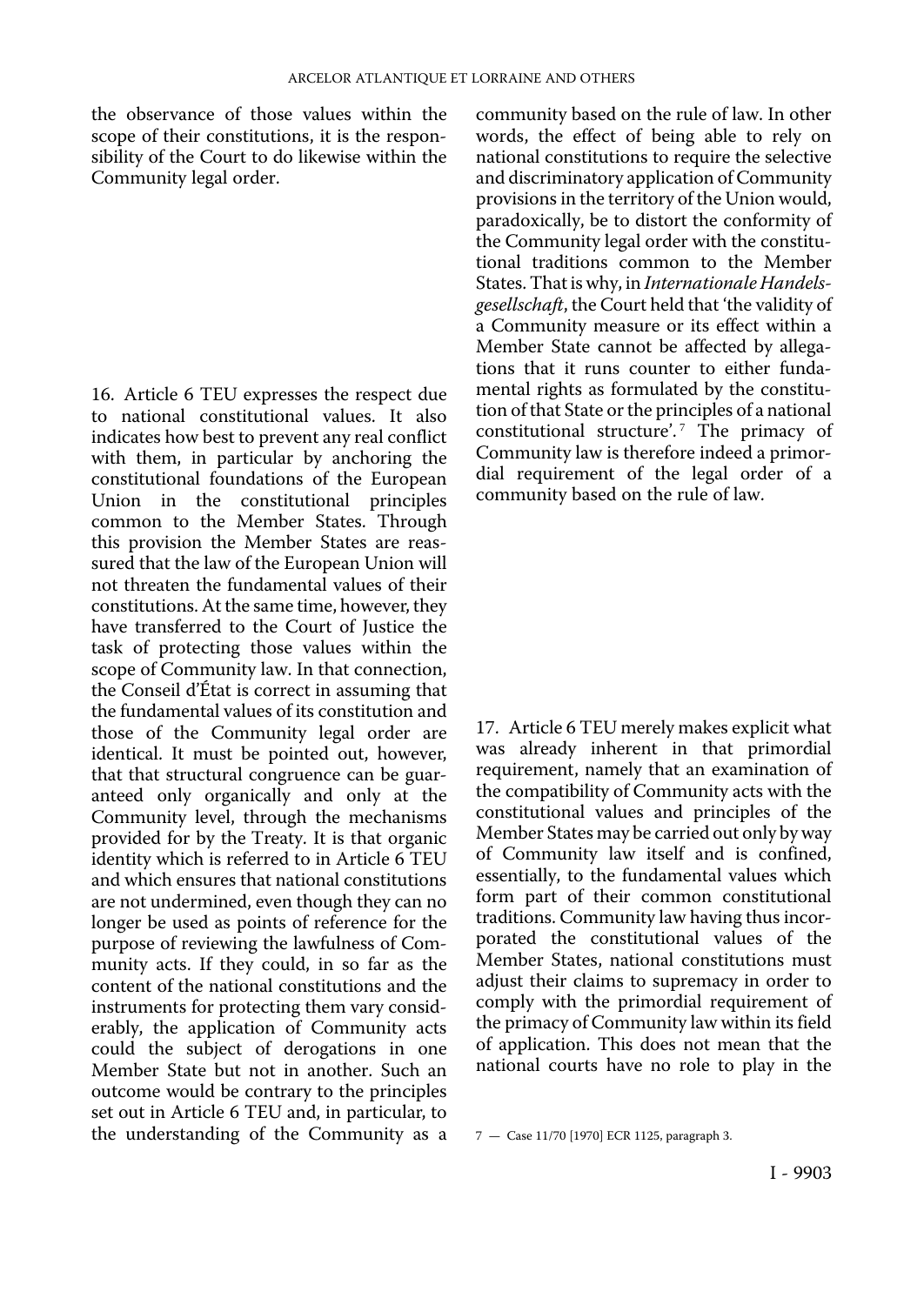interpretation to be given to the general principles and fundamental rights of the Community. On the contrary, it is inherent in the very nature of the constitutional values of the Union as constitutional values common to the Member States that they must be refined and developed by the Court in a process of ongoing dialogue with the national courts, in particular those responsible for determining the authentic interpretation of the national constitutions. The appropriate instrument of that dialogue is the reference for a preliminary ruling and it is in that context that the question raised here must be understood.

18. The above preliminary observations make it clear that the present reference for a preliminary ruling asks the Court to answer two questions. The first relates to the points on which its review of the validity of the Directive may be exercised, that is to say the extent of the examination of validity. The second has to do with the actual subjectmatter of the question referred, that is to say the conformity of the Directive with the principle of equal treatment.

of the Directive with the principle of equal treatment 'in so far as that directive makes the greenhouse gas emission allowance trading scheme applicable to installations in the steel sector without including in its scope the aluminium and plastics industries'. However, the applicants in the main proceedings have asked the Court to extend its examination of validity to other pleas concerning legality, most of which they had already raised in substance in the national judicial proceedings. Those pleas allege infringement of the principle of equal treatment inasmuch as the Directive also entails the uniform treatment of different situations, and infringement of the freedom of establishment, the right to property, the freedom to pursue an occupation and the principles of proportionality and legal certainty.

20. Are these pleas raised by the applicants in the main proceedings admissible? How far can the Court go in a review of lawfulness in the context of a reference for a preliminary ruling on validity?

A — *Extent of the examination of validity* 

19. The question on validity referred by the national court relates only to the conformity 21. It is a matter of principle that the limits of the examination carried out by the Court in the context of a reference for a preliminary ruling are defined by the question raised by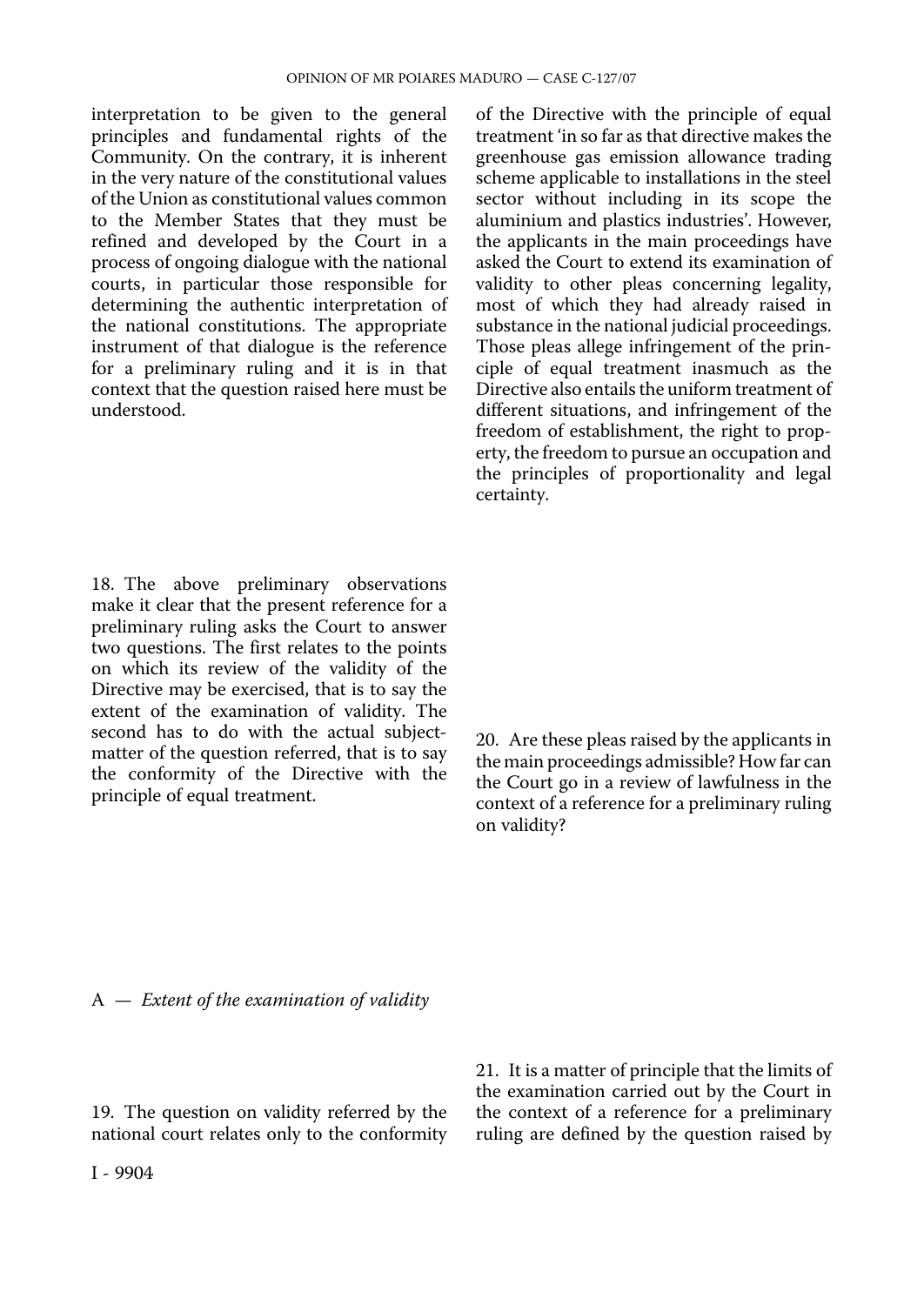the court adjudicating on the substance of the case. The parties may not change the tenor of the question,<sup>8</sup> and the Court may not accede to a request from them to do so.<sup>9</sup> The reason for this is that Article 234 EC establishes direct cooperation between the Court of Justice and the national courts by way of a non-contentious procedure excluding any initiative of the parties, who are merely invited to be heard in the course of that procedure. 10 The judicial cooperation for which that article provides rests on a clear separation of functions between the national courts and the Court of Justice, with the result that it is solely for the national court before which the dispute has been brought, and which must assume responsibility for the subsequent judicial decision, to determine in the light of the particular circumstances of the case both the need for a preliminary ruling in order to enable it to deliver judgment and the relevance of the questions which it submits to the Court. 11 Alongside the foregoing substantive reasons, which go to the very essence of the preliminary ruling procedure, is another, procedural reason, to the effect that any alteration to the substance of questions referred for a preliminary ruling would be incompatible with the Court's duty to ensure that the governments of the Member States and the parties concerned are given the opportunity to submit observations under Article 23 of the EC Statute of the Court (formerly Article 20), bearing in mind that, under that provision, only the order of the referring court is notified to the interested parties. 12

- 8 See Case 44/65 *Singer* [1965] ECR 965, at 970, and Case C-412/96 *Kainuun Liikenne and Pohjolan Liikenne*  [1998] ECR I-5141, paragraph 23.
- 9 See Case C-236/02 *Slob* [2004] ECR I-1861, paragraph 29.
- 10 See, for example, Case C-402/98 *ATB and Others* [2000] ECR I-5501, paragraph 29.
- 11 See, more recently, Case C-305/05 *Ordre des barreaux francophones et germanophone and Others* [2007] ECR I-5305, paragraph 18, and Case C-390/06 *Nuova Agricast* [2008] ECR I-2577, paragraph 43.
- 12 See in particular Case C-178/95 *Wiljo* [1997] ECR I-585, paragraph 30, and Case C-352/95 *Phytheron International*  [1997] ECR I-1729, paragraph 14.

22. It is true that observance of the national court's jurisdiction to determine the bounds of the preliminary ruling does not rule out a degree of flexibility. Thus, if the question referred for a ruling on validity is formulated openly, that is to say if its wording does not specify the grounds for invalidity other than by way of example, the Court considers itself to have the authority to carry out the most extensive examination of validity.<sup>13</sup> Indeed it sometimes exercises considerable freedom with regard to the wording of questions and does not hesitate, if appropriate, to reformulate them. In some cases, it even converts a question on interpretation into a question on validity. 14 Moreover, the interpretation given to a Community measure may sometimes prompt the Court to examine its validity 15 or even to find that it is invalid. 16

23. However, where the question referred indicates the grounds for invalidity, the Court, other than in cases where it examines of its own motion a plea relating to public policy, 17 confines its review to the examination of those grounds, to the exclusion of pleas raised by the

- 13 See, for example, Case 87/78 *Welding* [1978] ECR 2457; Case 158/80 *Rewe-Handelsgesellschaft Nord and Rewe-Markt Steffen* [1981] ECR 1805; and Case C-183/95 Affish [1997] ECR I-4315.
- 14 See, for example, Case 16/65 *Schwarze* [1965] ECR 877, at 886-7, and Case 145/79 *Roquette Frères* [1980] ECR 2917, paragraphs 6 and 7.
- 15 See Case 313/86 *Lenoir* [1988] ECR 5391 and Case C-383/98 *Polo*/*Lauren* [2000] ECR I-2519.
- 16 See Case C-37/89 *Weiser* [1990] ECR I-2395 and Case C-61/98 *De Haan* [1999] ECR I-5003.
- 17 See, for example, Joined Cases 73/63 and 74/63 *Internationale Crediet- en Handelsvereniging* [1964] ECR 1, at 14.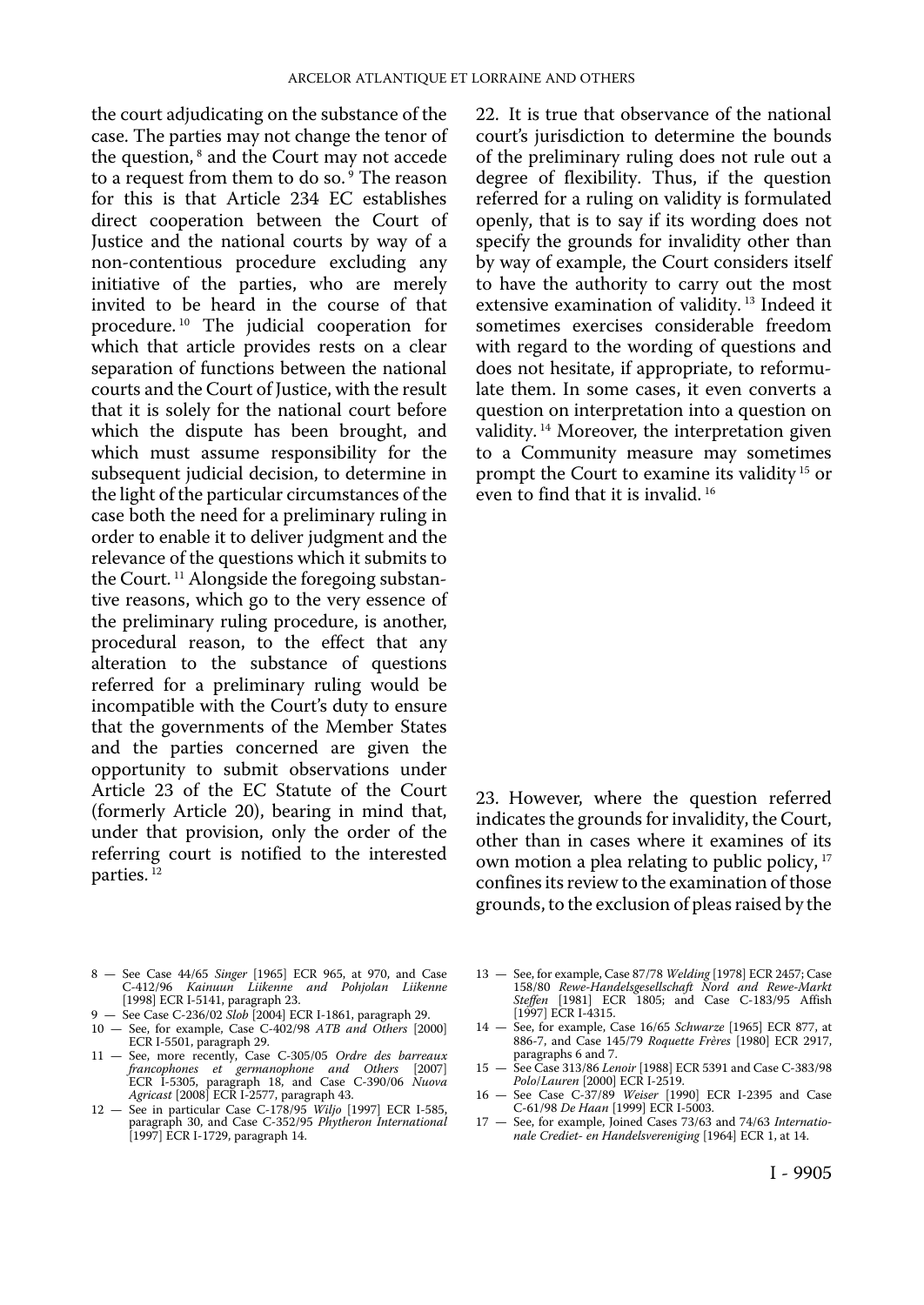parties to the main proceedings which have not been put forward by the referring court. 18 The reason for this lies in the trust owed to the national court as a Community court and in respect for the task which it carries out in that capacity, from which it follows that the Court cannot revisit the assessment undertaken by a national court in relation to the lawfulness of a Community act unless there is a risk that that assessment will call into question the uniform application of Community law. 19

24. The Court should not therefore consider the grounds for invalidity of the Directive, as referred to by the applicants in the main proceedings in their observations, which are based on the infringement of principles other than the principle of equal treatment. The argument put forward by the applicants to the effect that the Court of First Instance has pending before it an action for annulment of the Directive, supported by pleas which are more extensive than the ground for invalidity raised by the Conseil d'État, cannot to lead a different conclusion. To align, as a consequence, the extent of the examination carried out by the Court of Justice with that undertaken by the Court of First Instance would be to disregard the autonomy of the two legal

18 — For examples of the point-blank refusal to examine grounds for invalidity raised by the parties to the main proceedings but not put forward by the referring court, see *Ordre des barreaux francophones et germanophone and Others*, paragraphs 17 to 19, and *Nuova Agricast*, paragraphs 42 to 44.

19 — It is all too often forgotten that *Foto-Frost* recognises the jurisdiction of a national court to examine the validity of Community acts, only findings of invalidity being reserved for the Court of Justice.

remedies of an action for annulment and a reference for a preliminary ruling, each being designed to operate in such a way as best to serve its own particular purpose.

25. Can the Court none the less also examine the allegation of infringement of the principle of equal treatment on the ground of similar treatment of different situations as raised by the applicants in the main proceedings both before it and before the referring court? It is true that, in keeping with the extent of that principle as defined by the Court in its caselaw, the Community principle of equal treatment is intended to prohibit not only the different treatment of comparable situations but also the uniform treatment of different situations. 20 The difficulty arises from the fact that the provision on the basis of which the applicants had raised the complaint alleging uniform treatment of different situations in the main proceedings was not the Community principle of equal treatment. They had relied on the principle of equal treatment in French constitutional law, thus calling into question the internal constitutionality of the Directive. However, since the French principle does not preclude the identical treatment of different situations, the Conseil d'État dismissed the plea as irrelevant without examining its merits. In other words, because of the more restricted scope in domestic law of the principle of equal treatment, on which the applicants relied, their argument did not compel the referring court to adjudicate on a

<sup>20</sup> — For a recent reminder, see Case C-273/04 *Poland* v *Council*  [2007] ECR I-8925, paragraph 86.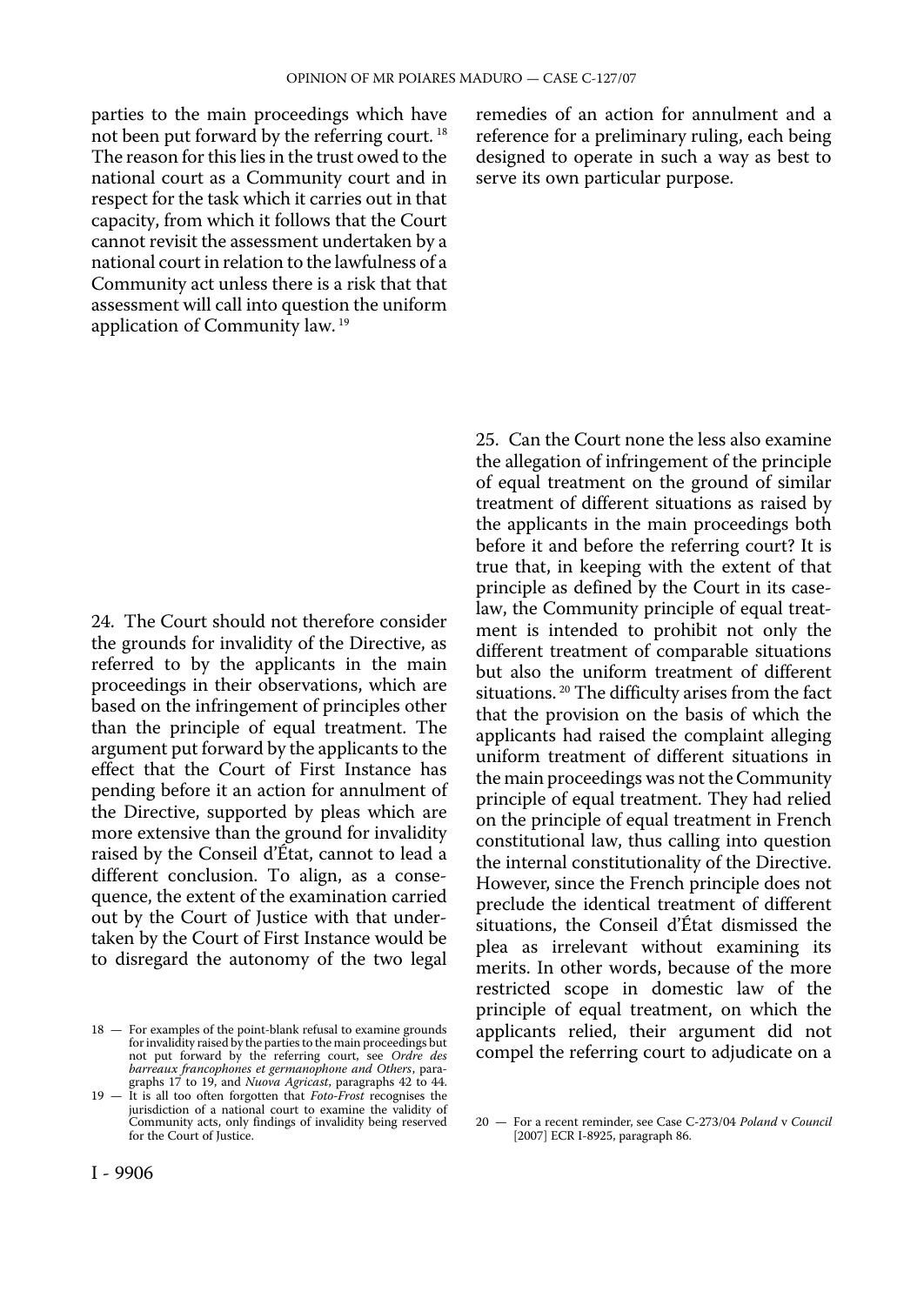conflict between the Directive and national constitutional law. That court was not therefore required, in order to avoid carrying out a review of the conformity of the Directive with the French Constitution, which could have precluded the application of Community law, to transfer the conflict to the Community sphere by reclassifying the plea of unconstitutionality as a plea alleging infringement of the Community principle of equal treatment and referring its examination to the Court of Justice.

treatment is the same as its less protective counterpart in French law. This would be at odds with the autonomy of Community law. It therefore seems to me that the Court should also examine the complaint alleging identical treatment of different situations. Moreover, in so far as, in so doing, the Court confines its review of validity to verifying compliance with the principle which gave rise to uncertainty and prompted the reference from the national court, its examination might be said, without excessive recourse to the precedents in this regard, to remain 'within the context of the preliminary question' submitted to it.<sup>21</sup>

26. The fate of the plea based on the uniform treatment of different situations would no doubt have been different if the applicants had relied on the Community principle of equal treatment: the national court would have examined the merits of the plea and, if there had been any doubt as to the validity of the Directive in this regard, would have referred the question to the Court. By agreeing to examine that dimension of the principle of equal treatment notwithstanding the foregoing, the Court might therefore give the unfortunate impression of correcting a strategic error in the conduct of the case.

27. Conversely, not to rule on that plea would ultimately amount to recognition that the scope of the Community principle of equal

B — *Validity of the Directive in the light of the principle of equal treatment* 

28. The principle of equal treatment, as a general principle of Community law, requires that 'comparable situations must not be treated differently and different situations must not be treated in the same way unless such treatment is objectively justified'. 22

<sup>21</sup> — Joined Cases 50/82 to 58/82 *Dorca Marina and Others*  [1982] ECR 3949, paragraph 13.

<sup>22</sup> — Case 106/83 *Sermide* [1984] ECR 4209, paragraph 28; Case 203/86 *Spain* v *Council* [1988] ECR 4563, paragraph 25; Case C-311/90 *Hierl* [1992] ECR I-2061, paragraph 18; Joined Cases C-133/93, C-300/93 and C-362/93 *Crispoltoni and Others* [1994] ECR I-4863, paragraph 51; Case C-222/94 *Commission* v *United Kimgdom* [1996] ECR I-4025, paragraph 34; Case C-304/01 *Spain* v *Commission* [2004] ECR I-7655, paragraph 31; and *Poland* v *Council*, paragraph 86.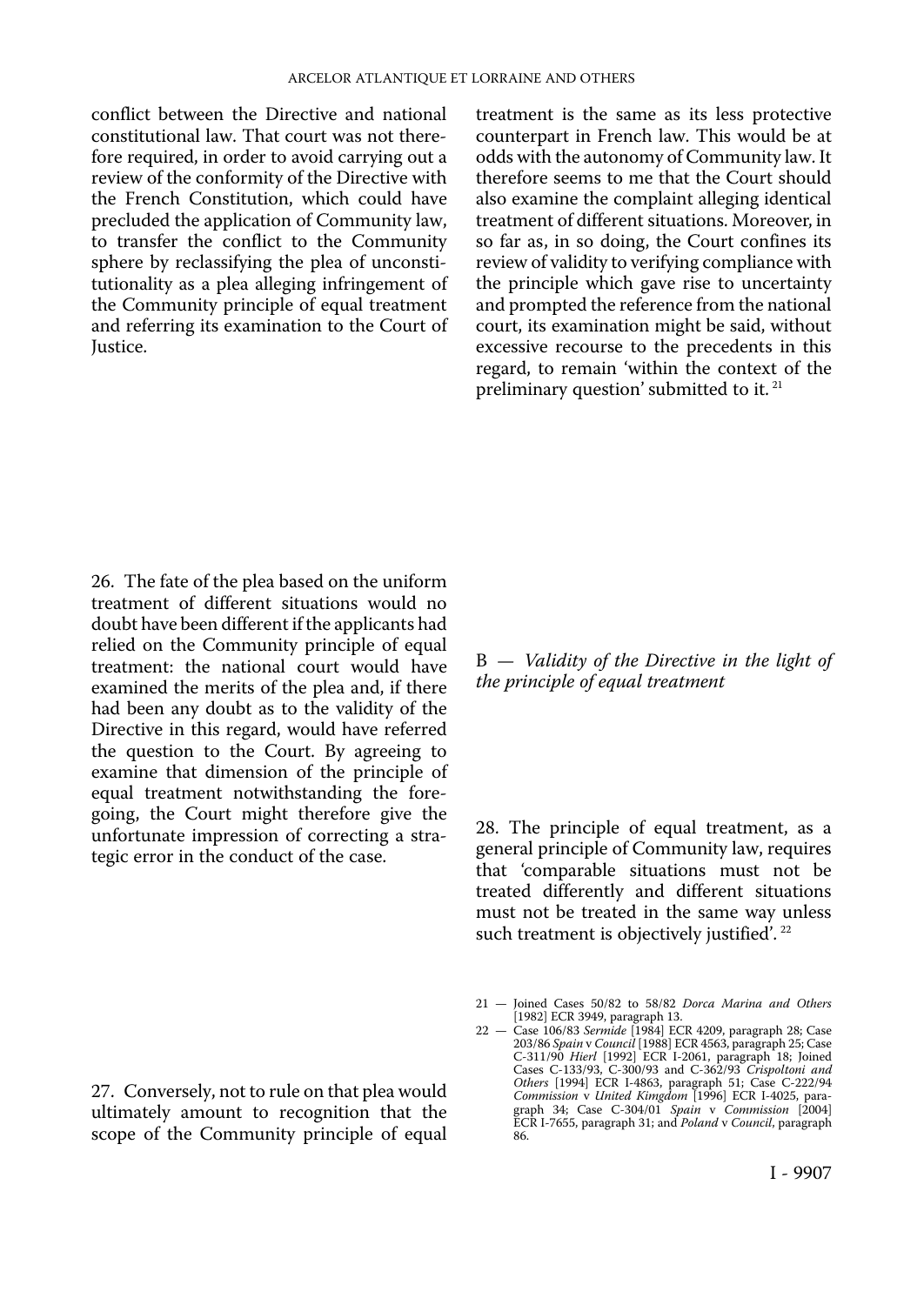29. The examination of the validity of the sphere concerned and the grounds for differ-<br>Directive in the light of the Community entiation given by the legislature.<sup>25</sup> Directive in the light of the Community principle of equal treatment must, as has been said, look at the two dimensions accorded to it by the case-law of the Court.

30. Before I do this, it is appropriate to reiterate the purpose and the extent of a review of compliance with the principle of equal treatment carried out by the Court.

32. If the legislature uses suspect classifications, that is to say based on race, sex, ethnic origin, political or religious opinion etc, the review will be very rigorous and may extend to a strict examination of proportionality. Similarly in Community law, the Treaty's marked dislike of certain differentiating criteria, such as nationality (Article 12 EC) or the criteria set out in Article 13 EC, creates a presumption of discrimination which, here too, leads to a judicial review that generally includes a strict examination of proportionality.

31. The principle of equal treatment creates a presumption to the effect that any difference in treatment constitutes discrimination unless the legislature puts forward an acceptable justification, <sup>23</sup> that is to say one which is objective and reasonable.<sup>24</sup> In any legal system, the extent of the review of that justification and of the difference in treatment which follows from it varies according to the

33. In certain spheres, on the other hand, particularly economic and social regulation, and in cases where the legislature does not itself apply such suspect classifications, that is

<sup>23</sup> — See Benedettelli, M. V., *Il giudizio di eguaglianza nell'ordinamento giuridico delle comunità europee*, Dott. A. Milani, Padua, 1989, p. 20.

<sup>24</sup> — See Hernu, R., *Principe d'égalité et principe de nondiscrimination dans la jurisprudence de la Cour de justice des Communautés européennes*, LGDJ 2003, p. 427 et seq.

<sup>25</sup> — For an overview of the case-law of the German Federal Constitutional Court in this regard, see Somek, A., 'The Deadweight of Formulae: What Might Have Been the Second Germanisation of American Equal Protection Review', *Journal of Constitutional Law*, 1998-1999, p. 284; Sachs, M.,'The Equality Rule Before the German Federal Constitu-tional Court', S*aint-Louis-Warsaw Transatlantic Law Journal*, 1998, p. 139; see also, for a reminder of recent case-law, BVerfGE, 13 March 2007, 1BvF 1/05, paragraphs 79 to 82. The case-law of the French Constitutional Council also exhibits varying degrees of judicial review depending on the spheres in which the principle of equal treatment is applied and the types of discrimination created by the legislature (see Mélin-Soucramanien, F., *Le principe d'égalité dans la jurisprudence du Conseil constitutionnel*, Economica 1997, p. 130 to 162).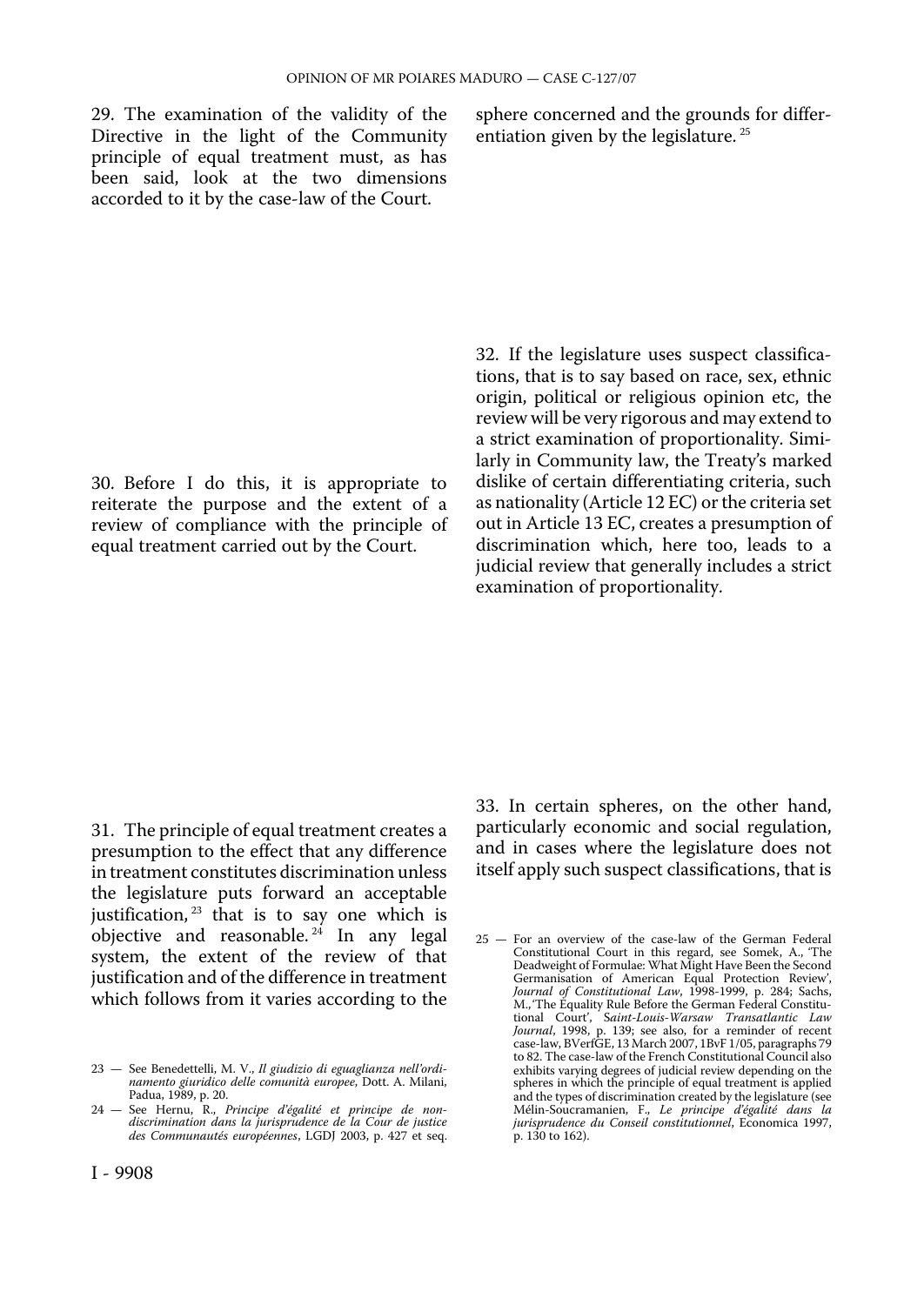to say where it is only equality before the law which is at issue, the review is less intensive. This is true of all the national legal systems, even though the markers of that restriction on review ('reasonableness','rational basis','manifest error','Willkürverbot', etc.) and the extent of the review may vary. Three justifications for that lesser degree of review may be put forward. First, as the principle of equal treatment can be relied on against any type of government measure, irrespective of the interests or activities affected, if the courts always carried out an in-depth review, they would often subject the economic and social choices of the legislature to a second assessment, which would call into question both their legitimacy and their capacity to perform their judicial role. Second, all legislative activity entails choices and involves the redistribution of interests: in principle, although such choices and redistribution inevitably favour certain social and economic categories over others, they do not constitute discrimination and it is for the political process to discuss, define and determine the configuration of such redistribution. Third, it is only where specific groups, often underrepresented in the political decision-making process, are identified and protected by law that the courts have standing to undertake a stricter review of the differences in treatment decided upon by policymakers.

34. In Community law, similar considerations likewise lead to the recognition of discretion on the part of the legislature and the consequent restriction of judicial review. Since making choices and arbitrating between divergent interests requires the performance of complex assessments, the Court has granted the Community legislature a wide measure of discretion in that regard, be it in agricultural,  $26$  social,  $27$  or commercial agricultural,  $^{26}$  social,  $^{27}$  or commercial matters<sup>28</sup> or in the transport sector.<sup>29</sup> The same has also been true of environmental policy, 'in view of the need to strike a balance between certain of the objectives and principles mentioned in Article 130r of the EC Treaty (now, after amendment, Article 174 EC) … and in view of the complexity of implementing the criteria which the Community legislature must<br>observe in conducting environmental conducting environmental policy'. 30

35. Consequently, out of respect for the discretion of the institutions and in order not to encroach, in breach of the separation of powers, on the political responsibilities that

- 26 See Case C-280/93 *Germany* v *Council* [1994] ECR I-4973,
- paragraphs 89 and 90. 27 See Case C-84/94 *United Kingdom* v *Council* [1996] ECR I-5755, paragraph 58.
- 28 See Case C-150/94 *United Kingdom* v *Council* [1998] ECR I-7235, paragraph 53.
- 29 See Joined Cases C-248/95 and C-249/95 *SAM Schiffahrt and Stapf* [1997] ECR I-4475.
- 30 Case C-86/03 *Greece* v *Commission* [2005] ECR I-10979, paragraph 88. See also Case C-284/95 *Safety Hi-Tech*  [1998] ECR I-4301, paragraph 37, and Case C-341/95 *Bettati* [1998] ECR I-4355, paragraph 35.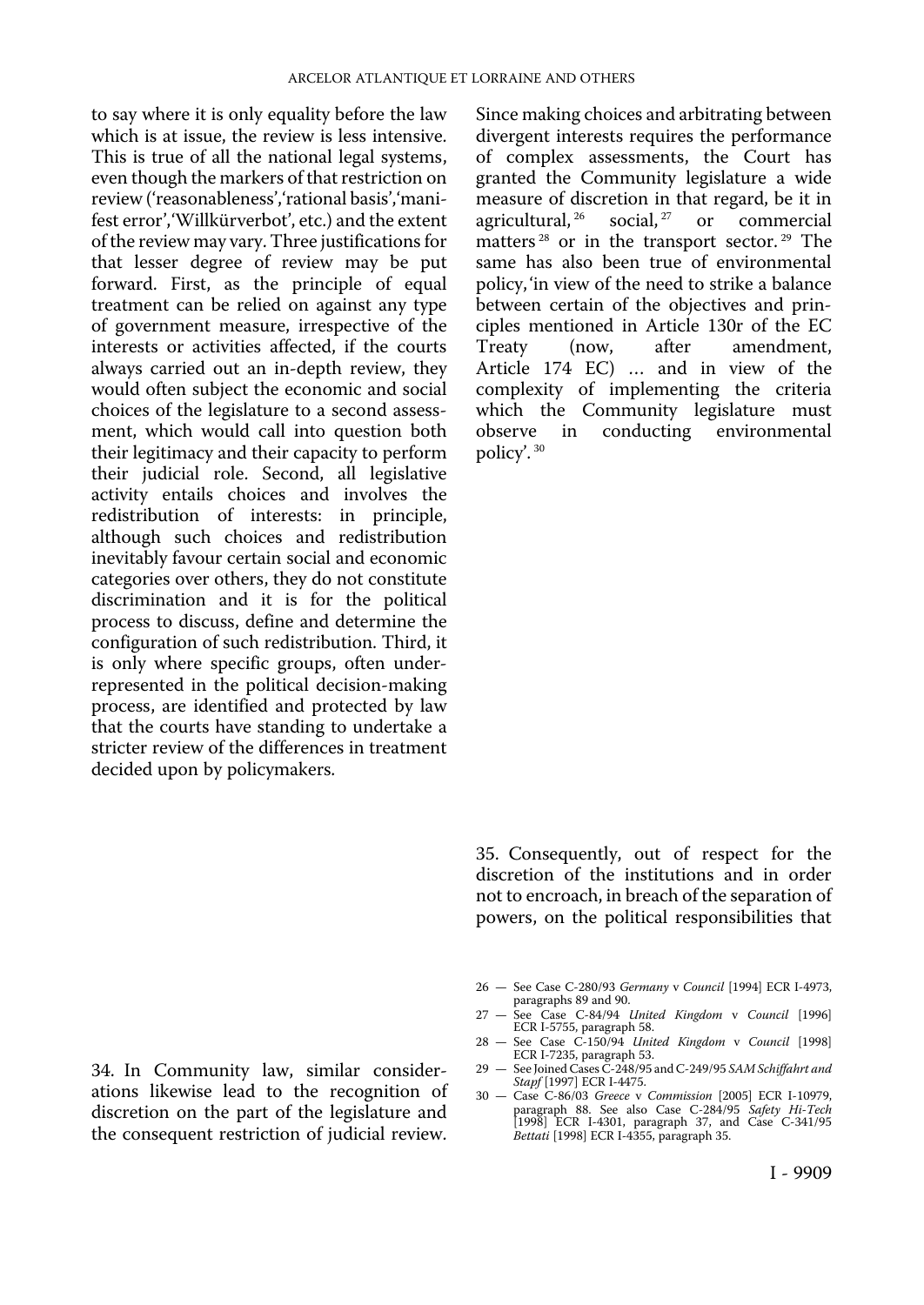fall to them by substituting its assessment for that reserved for them, <sup>31</sup> the Court, in any case not involving suspect classifications, confines its review to ascertaining whether there has been a manifest error of assessment in the legislative choices made. That restriction on judicial review can be seen in the spheres mentioned even where the Court is asked to verify the compatibility of the measure adopted with the general principles of Community law and, in particular, the principle of equal treatment. 32

36. That restriction on judicial review cannot be seen as no review at all. A restricted review relating to observance of the principle of equal treatment may be presented schematically as follows:

— the Court seeks first to establish whether the differentiation applied by the legislature serves objective criteria, that is to say

31 — It follows from settled case-law that the Court bases the discretion of the institutions, and the consequent restriction of its powers of review, on the need, dictated by the principle of the separation of powers, to respect the 'political of the separation of powers, to respect the responsibilities' which the Treaty confers on the Community legislature and, as a result, the need not to substitute itself for the legislature in the choices the latter has to make (see, for example, Case 265/87 *Schräder HS Kraftfutter* [1989] ECR 2237, paragraph 22, and Case C-331/88 *Fedesa and Others* [1990] ECR I-4023, paragraph 14).

32 — See in particular Joined Cases C-267/88 to C-285/88 *Wuidart and Others* [1990] ECR I-435, paragraphs 13 to 18. See also Case 58/86 *Coopérative agricole d'approvisionnement des Avirons* [1987] ECR 1525, paragraphs 14 to 17, and Case 167/88 *AGPB* [1989] ECR 1653, paragraphs 29 to 33. relative to a legally permissible objective pursued by the legislation in question; 33

— the Court also ensures, again in order to avoid any arbitrary conduct, that the internal cohesion of the legislation in question is maintained, that is to say that the objective criteria adopted by the legislature and the weighting it has decided to give them are observed;

— finally, the Court ascertains whether the different treatment introduced is appropriate in relation to the objective pursued and, in this regard, usually confines itself to verifying that the measure adopted is not manifestly inappropriate.

37. What, then, is a manifest error? Although this is a judicial standard the characteristics of which the Court defines in each case, it follows from the trend of its case-law that a manifest error is first and foremost an *evident* error. It

33 — See point 42 of this Opinion.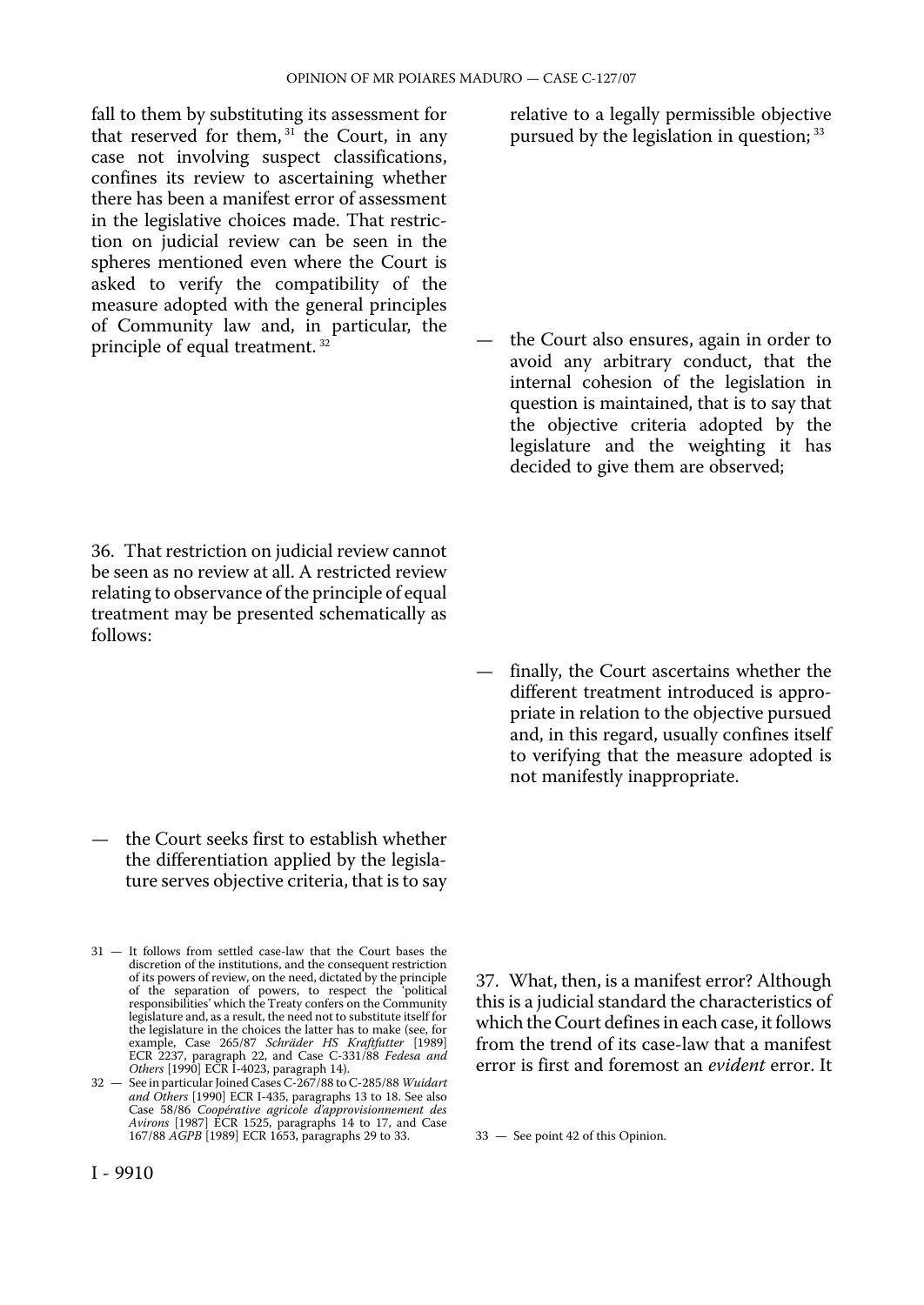is true that, in theory, evidence may be brought to light 'with the enthusiasm of a short-sighted detective' 34 or, on the contrary, tracked down 'in the manner of … the greatest heroes of crime fiction'. 35 However, here too, a careful reading of Community case-law shows that, in general, an error is not evident unless it is indisputable: if any doubt remains, if the applicant fails to establish that the authority against which an action has been brought before the Court is in the wrong; if, in other words, the Community authority was 'entitled' to adopt the measure in question, 36 that is to say if it may have been right, the application is dismissed. A manifest error is also a *serious* error, inasmuch as an error which reaches a certain degree of seriousness becomes evident thereby.<sup>37</sup> Understood in this way, the term manifest error of assessment is not far removed from the term '*reasonableness*' or '*unreasonableness*', which represents the threshold for examination by the British courts of discretionary acts of the administration. 38 Moreover, it is certainly no coincidence that, in certain judgments, after having restated that its powers of review in the subject area concerned are restricted to ascertaining whether there has been a manifest error of assessment, the Court has dismissed the plea because 'it was reasonable' for the Community authority to make the contested assessment 39 because the assessment was 'reasonably acceptable'. 40 It is also

- 34 As aptly described by Kornprobst, M., 'L'erreur manifeste', *Recueil Dalloz*, 1965, Chronique, p. 121, in particular p. 124.
- 35 Bourgois, J.-P., *L'erreur manifeste d'appréciation, la décision administrative, le juge et la force de l'évidence*, publ. L'Espace juridique, 1988, in particular p. 231.
- 36 See, for example, Case 78/74 *Deuka* [1975] ECR 421, paragraph 9, and Case C-306/93 *SMW Winzersekt*  [1994] ECR I-5555, paragraphs 25 to 27.
- 37 See the particularly enlightening wording of the Court in Case 32/64 *Italy* v *Commission* [1965] ECR 365, at 375-6.
- 38 On the terms '*reasonableness*'/'*unreasonableness*', see MacCormick, N., 'On reasonableness', in Ch. Perelman and R. Van der Elst, *Les notions à contenu variable en droit*, publ. E. Bruylant, Bruxelles 1984, p. 131.
- 39 *Wuidart and Others*, paragraphs 16 to 18.
- 40 Case 12/78 *Italy* v *Commission* [1979] ECR 1731, paragraphs 30 and 31.

akin to the concept of arbitrariness, particularly common in German law. <sup>41</sup>

38. The review to determine whether there has been a manifest error of assessment, that is to say identifying any serious, evident defect, penalising any unreasonable assessment and censuring any arbitrary conduct, does not therefore seek to ensure that a measure where adoption required complex assessments was the best possible; the legislature has a certain margin for error, provided that the error in question is not manifest.

39. That, in my view, is the purpose and intensity of a review of observance of the principle of equal treatment carried out by the Court in economic matters, <sup>42</sup> and that is therefore the examination which I shall now

- 41 There is no better illustration of the equivalence of these various markers of the limits of review of the principle of equal treatment than to quote the following extracts from the case-law of the Federal Constitutional Court in Karlsruhe: '[t]he principle of equality is infringed if a reasonable ground, following from the nature of the subject-matter or otherwise objectively manifest, cannot be found for the statutory different treatment or equal treatment, in short, if the provision must be considered to be arbitrary' (BVerfGE, 23 October 1951, 1, 14 (52)), arbitrary conduct being understood as 'the objective and manifest inappropriatness of the statutory measure to the situation it is intended to deal with' (BVerfGE, 7 May 1953, 2, 266 (281)).
- 42 That was also the intensity of the review carried out by the German Federal Constitutional Court in respect of a law transposing the Directive in the light of the principle of equal treatment guaranteed by the Basic Law. Having established that the Directive had left to the Member States a wide margin of discretion in the performance of the obligation to transpose, it considered itself able to review the contested legislative provision without calling into question the constitutionality of the Directive itself. Then, with reference to the wide margin of discretion on the part of the German legislature in relation to legislative measures concerning environmental protection, and in reliance on settled caselaw, it confined its review to determining whether the *Willkürverbot* had been observed (BVerfGE, 13 March 2007, 1BvF 1/05).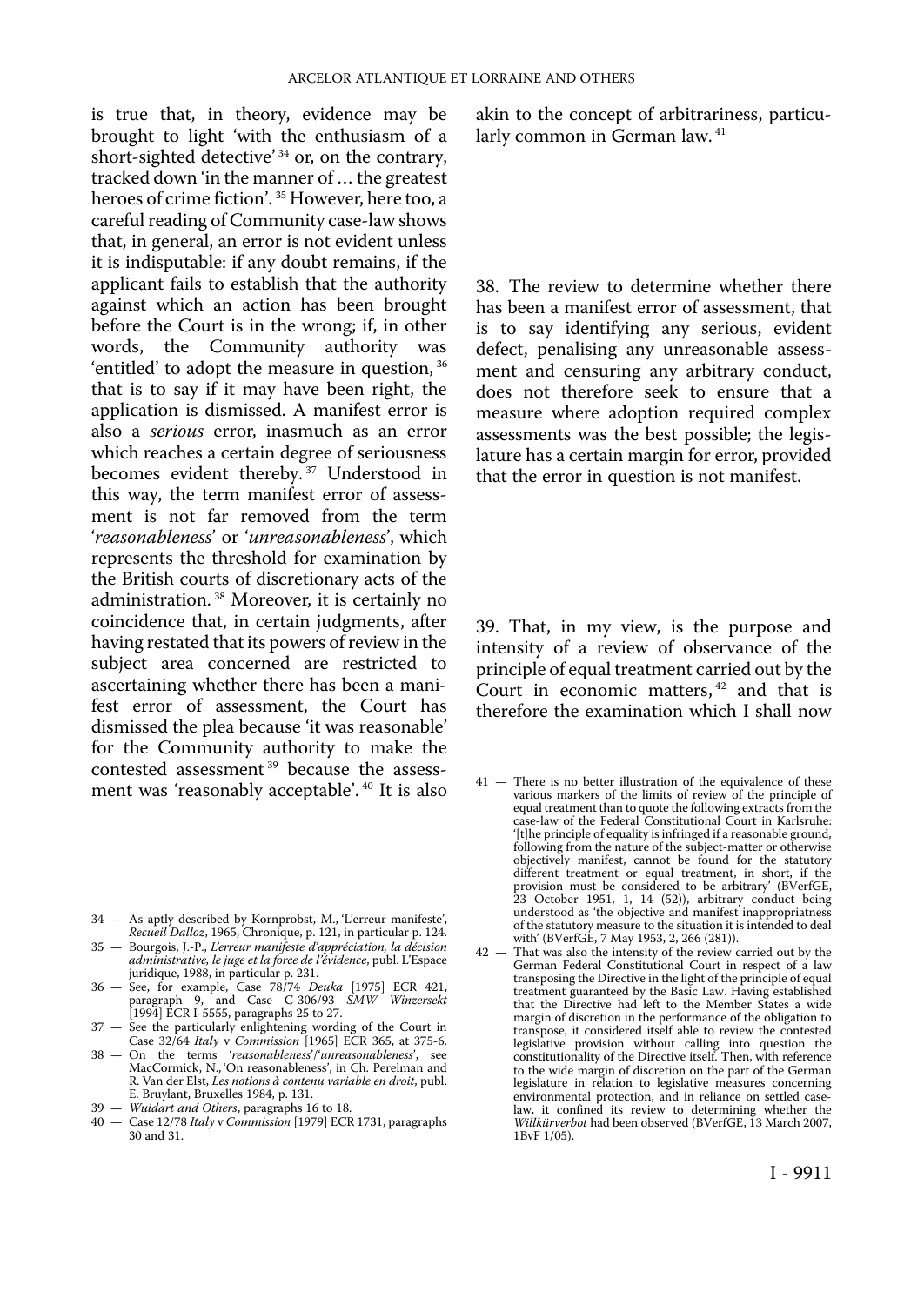carry out in this case in order to answer the question referred for a preliminary ruling.

1. Different treatment of comparable situations

40. It should be recalled that the question raised by the French Conseil d'État relates to 'the validity of Directive 2003/87/EC in the light of the principle of equal treatment, in so far as it makes the greenhouse gas emission allowance trading scheme applicable to installations in the steel sector without including in its scope the aluminium and plastic industries'. It follows from the grounds of the order of the national court that the doubts underlying the reference for a preliminary ruling have to do with whether there is an objective justification for the difference in treatment introduced by the contested directive between the steel sector on the one hand and the plastic and aluminium sectors on the other, even though those sectors are in comparable situations.

41. Let us dismiss immediately the objection raised by the Commission and the Parliament to the effect that, assuming it exists, the different treatment of comparable situations does not constitute discrimination inasmuch as it does not, in itself, entail any disadvantage to the steel sector as compared with the aluminium and plastic sectors. The two institutions contend that the Member States

retain freedom in relation to the total quantity of allowances they intend to allocate and their distribution among sectors, and that they may therefore grant the steel sector allowances covering all its requirements. They further submit that the Member States may make those sectors which are not included subject to national measures that are more restrictive than the allowance trading scheme in order to fulfil their commitments to reduce greenhouse gases entered into under the Kyoto Protocol. That objection is tantamount to saying that the discrimination imposed or authorised by the Directive can be corrected by the policy of the Member States. However, the existence of discrimination is assessed in the light of the text called into question and the scheme which it establishes. That objection is therefore untenable.

42. In order to pinpoint the purpose of the question raised, it should be stated at the outset that ascertaining whether the different treatment of comparable situations is objectively justified, that is to say whether it is founded on an objective criterion, is in reality the same as determining whether the different treatment is justified by different situations. 43 After all, situations are never identical in all respects; there can never be equality in every term of comparison. Consequently, the choice of the terms of comparison which will enable the Community legislature to isolate from the innumerable characteristics of the situations

<sup>43</sup> — See, to that effect, Lenaerts, K., 'L'égalité de traitement en droit communautaire', *Cahiers de droit européen*, 1991, p. 3, in particular p. 11; Barents, R., 'The significance of the Non-Discrimination Principle for the Common Agricultural Policy: between Competition and Intervention', *Mélanges H. G. Schermers*, Vol. 2, Martinus Nijhoff Publishers 1994, p. 527, in particular p. 536.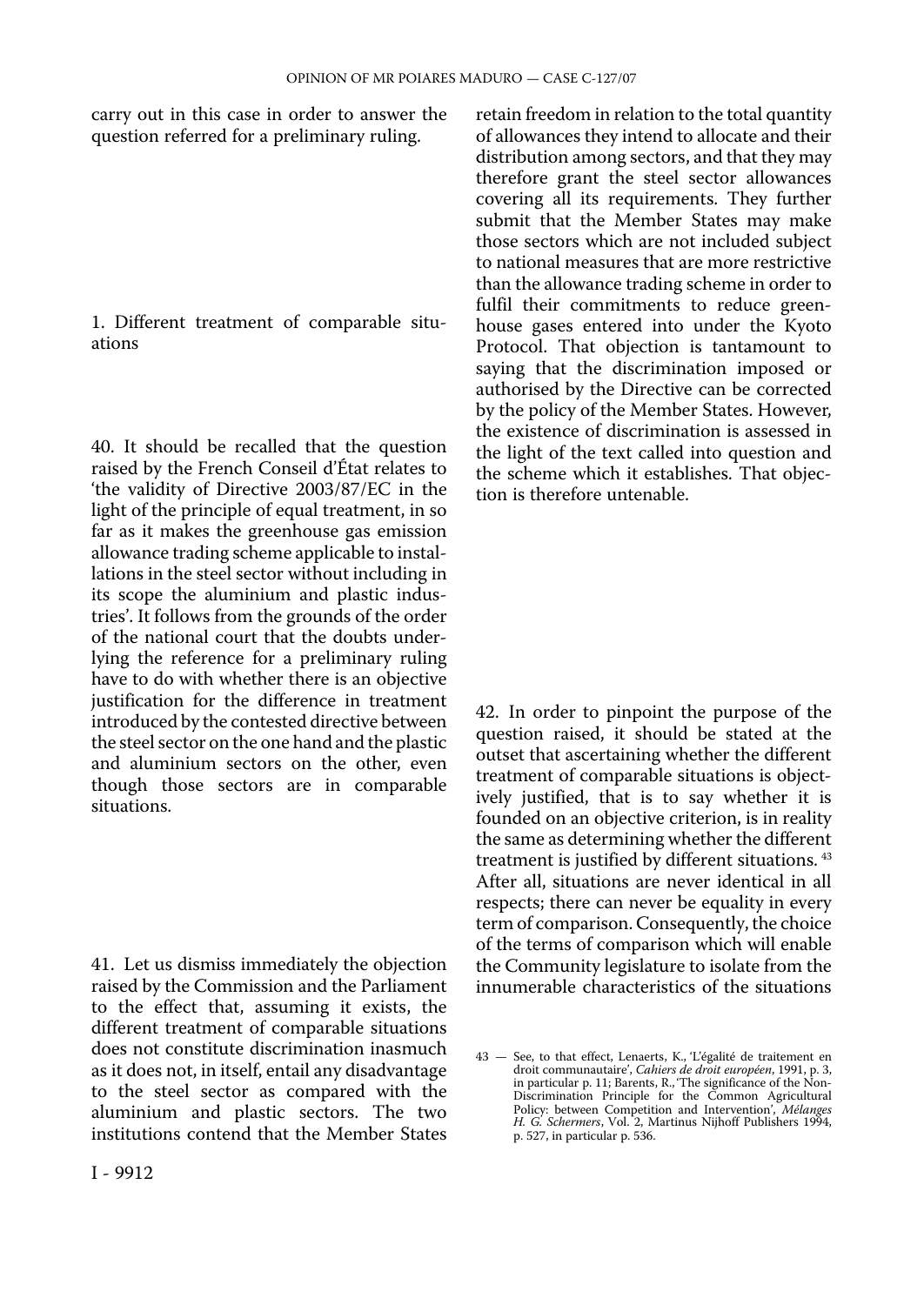to be compared those which will be relevant for the purposes of deciding whether they are similar becomes crucially important. The case-law requires that the criterion used should be 'objective',<sup>44</sup> that is to say should relate to the subject-matter and purpose of the rules to be applied. 45 In other words, the similarity between the situations concerned must be determined in the light of the aims of the measure in question. Consequently, in so far as the criterion for objective differentiation, like the criterion for the comparison of situations, must relate to the objective pursued, relying on the latter in order to justify the different treatment of similar situations amounts ultimately to taking the view that the similarity which the situations are said to share is irrelevant in relation to the objective pursued. In other words, the question of validity which forms the subject of this reference for a preliminary ruling asks the Court to verify whether the inclusion of the steel sector within the scope of the greenhouse gas emission allowance trading scheme and the exclusion from that scheme of the aluminium and plastic sectors are justified by objective considerations, that is to say considerations dictated by the subject-matter and purpose of the contested directive.

43. Article 1 of the Directive states that the Community greenhouse gas emission allowance trading scheme is intended to 'promote reductions of greenhouse gas emissions in a cost-effective and economically efficient manner'. In the light of that objective, even though the existence of a competitive relationship between the economic operators concerned may have a part to play, it cannot in itself be considered to be decisive. Even assuming, as the referring court and the applicants in the main proceedings submit, that the steel and aluminium industries are in competition with each other, this does not mean that they must be regarded as being in comparable situations irrespective of the objectives pursued 46 and as therefore having to be treated in the same way for the purposes of the Community greenhouse gas emission allowance trading scheme.

44. The fact remains, however, that the objective pursued, to reduce greenhouse gas emissions, would a priori dictate that all industrial sectors which emit greenhouse gases should be subject to the Directive, including, therefore, both the non-ferrous metals sector and the chemical industry. However, the establishment by the Community of a greenhouse gas emission allowance trading scheme forms part of a 'step-by-

<sup>44</sup> — See, for example, Case 8/78 *Milac* [1978] ECR 1721, paragraph 18; Case 179/84 *Bozzetti* [1985] ECR 2301, paragraph 34; and Case C-56/94 *SCAC* [1995] ECR I-1769, paragraph 28.

<sup>45</sup> — In agricultural matters, the Court has, since 1971, held that the question whether or not situations are comparable 'must be considered in the light of the aims of the Community agricultural system' (Case 6/71 *Rheinmühlen Düsseldorf*  [1971] ECR 823, paragraph 14). See also the Opinion of Advocate General Capotorti in Joined Cases 117/76 and 16/77 *Ruckdeschel and Others* [1977] ECR 1753, at 1779.

<sup>46</sup> — See, to that effect, Joined Cases 279/84, 280/84, 285/84 and 286/84 *Rau Lebensmittelwerke and Others* v *Commission*  [1987] ECR 1069, paragraphs 27 to 34: the 'Christmas butter' scheme was held not to discriminate against margarine, a competing product, 'having regard to the objective differences which characterise the legal machinery employed and the economic conditions on the markets in question'. See also Case T-472/93 *Campo Ebro and Others* v *Council* [1995] ECR II-421, paragraphs 84 et seq.: rules providing for aid to be granted only to sugar producers, despite the existence of a competitive link between sugar and isoglucose, was not held to be contrary to the principle of equal treatment since the situation of those two products was not comparable in the light of the objective pursued by the rules at issue, which was to offset the additional costs of stockpiling the products concerned.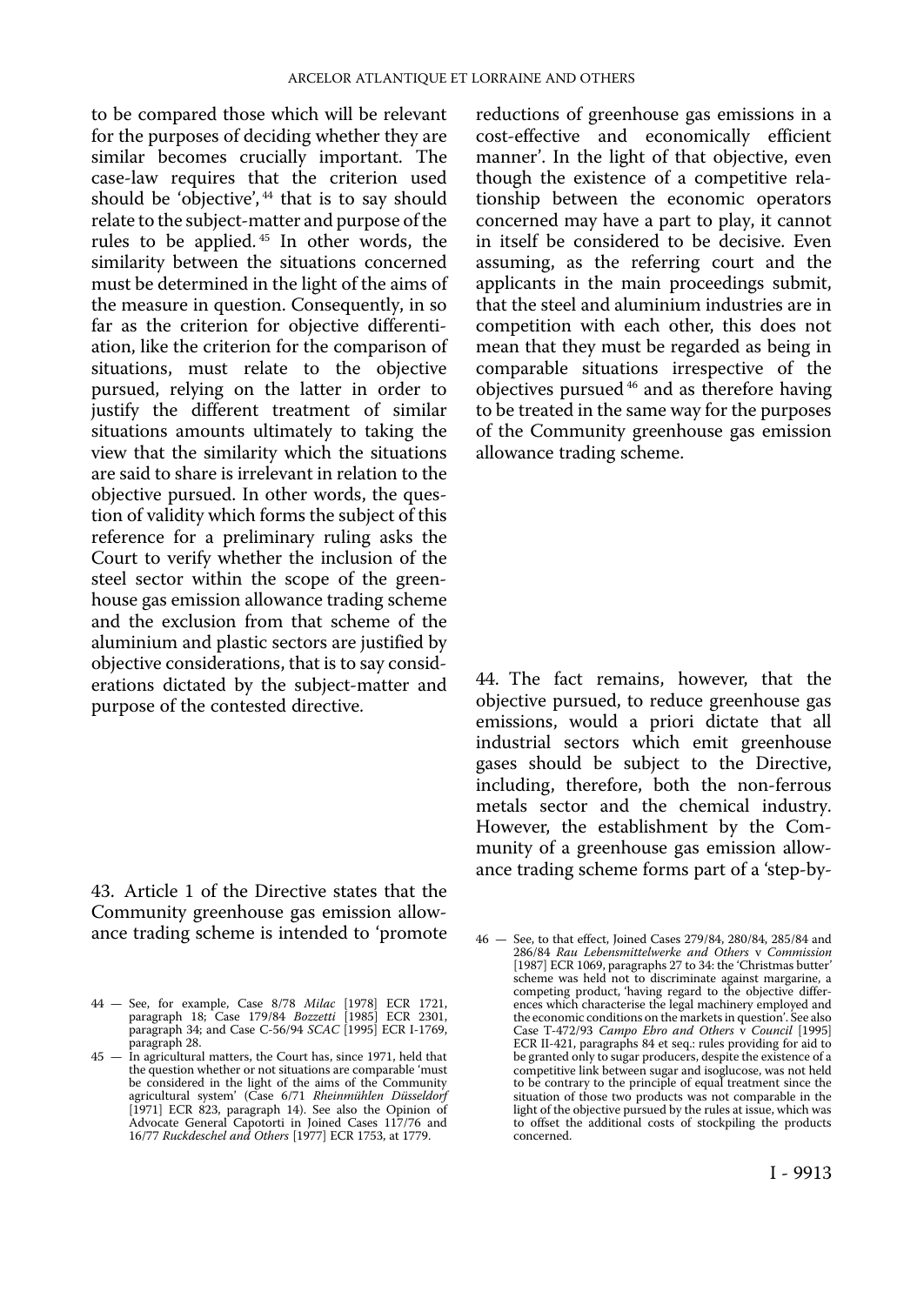step' approach, also known as 'learning by doing'. As all the intervening institutions have pointed out, the scheme introduced by the Directive was the first of its kind in the world. It was intended to serve as an example not only to the relevant players in the Community but also to non-member countries and, to that end, it was imperative that it should demonstrate its effectiveness. The fact that the scheme was new and the complexity of the mechanism for monitoring, notifying and verifying emissions which it required called for a degree of caution. It was important not to introduce a scheme which covered most industrial sectors and most greenhouse gases from the start. Overambition could have led to failure, as popular wisdom reminds us in the saying 'don't bite off more than you can chew'.

45. In fact, particularly in spheres which entail new social risks and/or in which the legislature is initiating new policies, it is often wise, and now common, to act with caution by trying out a new mechanism in limited areas. Indeed, the laws of the Member States allow and even enshrine the use of legislative experimentation. 47 The case-law of the Court itself has recognised the legitimacy of introducing legislative harmonisation in stages, 48 taking into account, in particular,

the 'complexity of the matter' 49 to be resolved. It has also accorded to the legislature a margin of discretion in deciding on the expediency and rate of progressive harmonisation. 50

46. It is, then, in the very nature of legislative experimentation that tension with the principle of equal treatment should arise. The very idea of 'learning by doing' requires that the new policy be applied to only a limited number of its potential subjects to begin with. As a result, the scope of the policy is artificially circumscribed so that its consequences can be tested before its rules are extended, if appropriate, to all operators who might, in the light of its objectives, be subject to it. That said, recognition of the legitimacy of legislative experimentation cannot invalidate any criticism that might be levelled against it from the point of view of the principle of equal treatment. The discrimination which experimental legislation inevitably entails is compatible with the principle of equal treatment only if certain conditions are satisfied.

<sup>47</sup> — Under Article 72 of the French Constitution of 4 October 1958, local authorities have had the right to use experimental legislation since the constitutional reform of 28 March 2003.

<sup>48</sup> — See Case 37/83 *Rewe-Zentrale* [1984] ECR 1229, paragraph 20; Case C-166/98 *Socridis* [1999] ECR I-3791, paragraph 26; and Case C-221/05 *Sam McCauley Chemists and Sadja*  [2006] ECR I-6869, paragraph 26.

<sup>49</sup> — See Case C-193/94 *Skanavi and Chryssanthakopoulos*  [1996] ECR I-929, paragraph 27, and Case C-233/94 *Germany* v *Parliament and Council* [1997] ECR I-2405, paragraph 43.

<sup>50</sup> — See *Rewe-Zentrale*, paragraph 20, and Case C-63/89 *Assurances du crédit* v *Council and Commission* [1991] ECR I-1799, paragraph 11.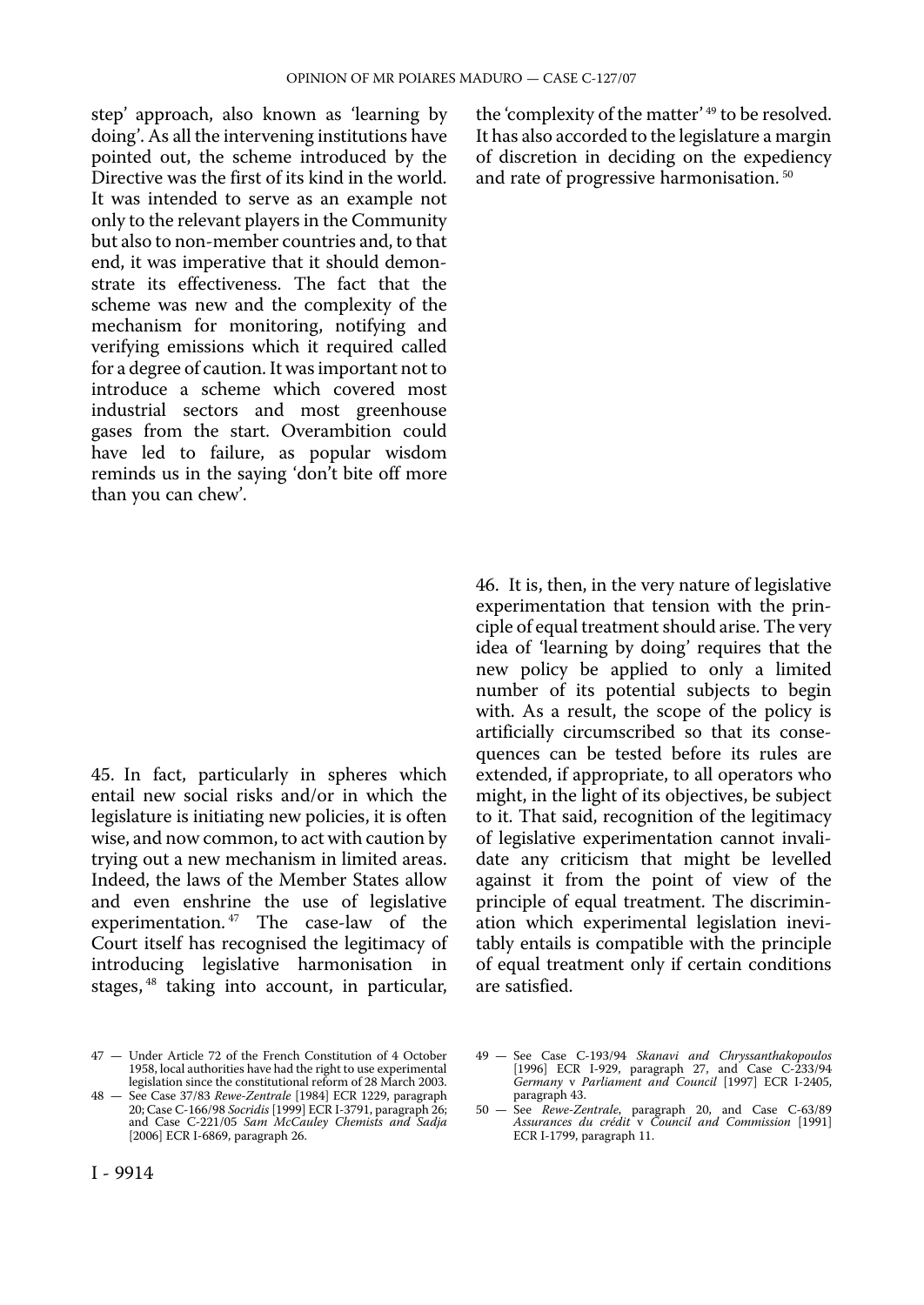47. The experimental measures must first of all be transitory. That is indeed the case with the Directive. Article 30 provides for a review of the Directive on the basis of 'experience' and 'progress achieved in the monitoring of emissions of greenhouse gases' with a view to including other industrial sectors and emissions of other greenhouse gases in the greenhouse gas emission allowance trading scheme. In application of that provision, the Commission proposed the inclusion of aviation activities. $51$  In particular, with a view to reducing greenhouse gas emissions by at least 20% as compared with their 1990 levels, it proposed that the Community greenhouse gas emission allowance trading scheme be extended, on the one hand, to  $CO<sub>2</sub>$ emissions from petrochemicals, ammonia and aluminium and, on the other hand, to N<sub>o</sub>O emissions from nitric, adipic and glyoxalic acid production and PFC emissions from the aluminium sector.  $52$ 

48. Second, the scope of the trial measure must be defined in accordance with certain

objective criteria. In this case, exclusion from or inclusion in the greenhouse gas emission allowance trading scheme must therefore be based on considerations relating to the objectives pursued by the Directive. As I have already said, the Directive aims to reduce greenhouse gas emissions in a cost-effective manner, that is to say with the least possible diminution of economic development and employment. 53 To that end, the Community legislature decided to apply the greenhouse gas emission allowance trading scheme as a priority to carbon dioxide emissions since, in 1999, CO<sub>2</sub> accounted for over 80% of Community greenhouse gas emissions and carbon dioxide emissions were capable of generating good quality monitoring data on a consistent basis, whereas the monitoring of emissions of other greenhouse gases still posed too many problems. 54 In addition, it made only those industrial sectors with the highest CO<sub>2</sub> emissions subject to the Directive, on the ground that the higher the quantities of emissions from an industrial sector, the less the burden of the fixed costs (accounting for and declaring emissions, verification of emissions by an independent body, training and employment of the necessary personnel to manage emission trading) generated by applying the allowance trading scheme, which must be borne by all operators participating in the scheme, would make itself felt; in the case of small-scale emitters with only a limited volume of allowances capable of being traded, on the other hand, any benefits they might derive from an allowance trading scheme are necessarily less substantial than those potentially available to major emitters.

<sup>51</sup> — Proposal for a Directive of 20 December 2006, COM(2006) 818 final.

<sup>52</sup> — Proposal for a Directive of the European Parliament and of the Council amending Directive 2003/87 so as to improve and extend the greenhouse gas emission allowance trading system of the Community of 23 January 2008, COM(2008) 16 final.

<sup>53</sup> — See recital 5 in the preamble to the Directive.

<sup>54</sup> — See recital 10 in the preamble to the Proposal for a Directive of the European Parliament and of the Council establishing a scheme for greenhouse gas emission allowance trading within the Community and amending Council Direct-ive 96/61/EC of 23 October 2001, COM(2001) 581 final.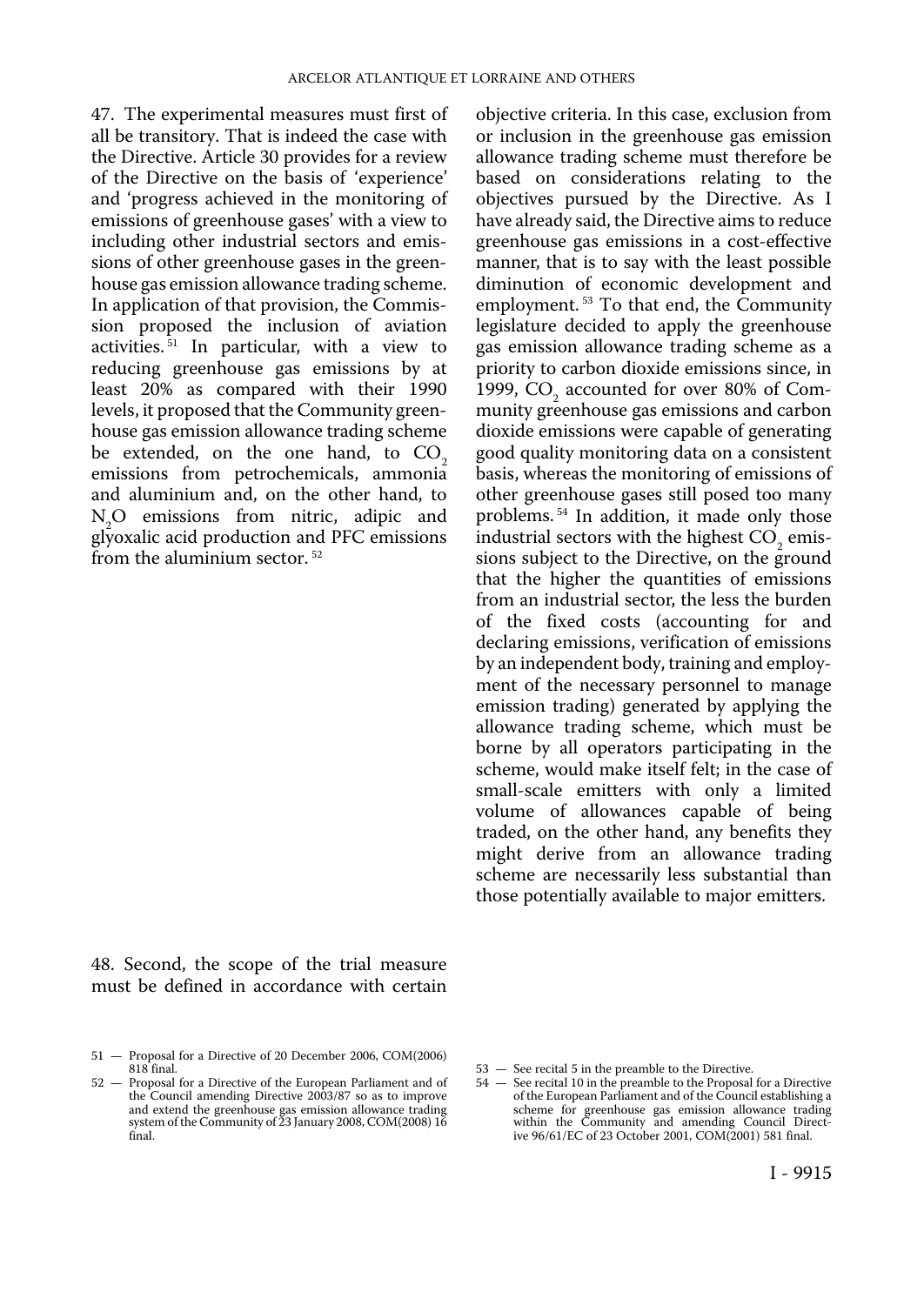49. Targeting the gas chiefly 'responsible' for the greenhouse effect and using the quantities of that gas emitted by each industrial sector as a benchmark are certainly objective criteria. The applicants in the main proceedings dispute, however, the assertion that the quantity of CO<sub>2</sub> emitted was the determining criterion. They cite a statistic from the European Pollutant Emission Register for  $2001$  according to which  $CO<sub>2</sub>$  emissions from the chemical sector as a whole accounted for 5.35%, and from the aluminium sector 2%, of total emissions from industrial activities in the European Union, while those from the steel sector amounted to 5.4%, those from the glass, ceramic and building materials sector 2.7% and those from the paper and printing sector 1%. However, those figures cannot be used because, as the intervening institutions have observed, they make no distinction between direct<sup>55</sup> and indirect<sup>56</sup> emissions from each of the sectors concerned. In so far as indirect emissions produced by combustion plants with a combustion power in excess of 20 MW are themselves covered under the energy sector, the legislature decided to take account only of direct CO<sub>2</sub> emissions from other sectors. The fact that account is taken of  $CO<sub>2</sub>$  emissions only at the time when and in the place where they are produced is, moreover, consistent with the polluter pays principle and the principle that environmental damage should be rectified at source, as set out in Article 174 EC. In that regard, according to a study cited by all the intervening institutions and on which the Community legislature relied, the steel sector is not, contrary to the submissions of the applicants in the main proceedings, in the same situation as the aluminium and plastic sectors: direct emissions of CO<sub>2</sub> from the steel sector (steel and pig iron) amounted to 174.8 million tonnes in 1990 compared with 16.2 million tonnes for non-ferrous metals and 26.2 million tonnes for the chemical sector.

50. In response to the foregoing, the applicants in the main proceedings contend that the paper and paper pulp sector was included even though it produced only 10.6 million tonnes of direct CO<sub>2</sub> emissions in 1990, far less than the chemical industry sector and less even than the non-ferrous metals sector. However, the Community legislature also took into account the administrative feasibility of including industrial sectors in the allowance trading scheme. Since the efficient operation of that scheme required the introduction of a complex monitoring mechanism at the level of each plant, there was a risk that including from the outset sectors with a large number of plants in relation to the total volume of emissions they generate might make the monitoring mechanism cumbersome and, therefore, jeopardise the quality of emission monitoring and the reliability of the data, without producing any appreciable environmental benefit. The number of chemical plants in the Community was

<sup>55</sup> — That is to say emissions corresponding to gases emitted at the production location of the product, during its production cycle.

<sup>56</sup> — That is to say emissions corresponding to gases emitted prior to the production cycle, for example by a power station which produces the energy that will subsequently be consumed during the production process of certain products.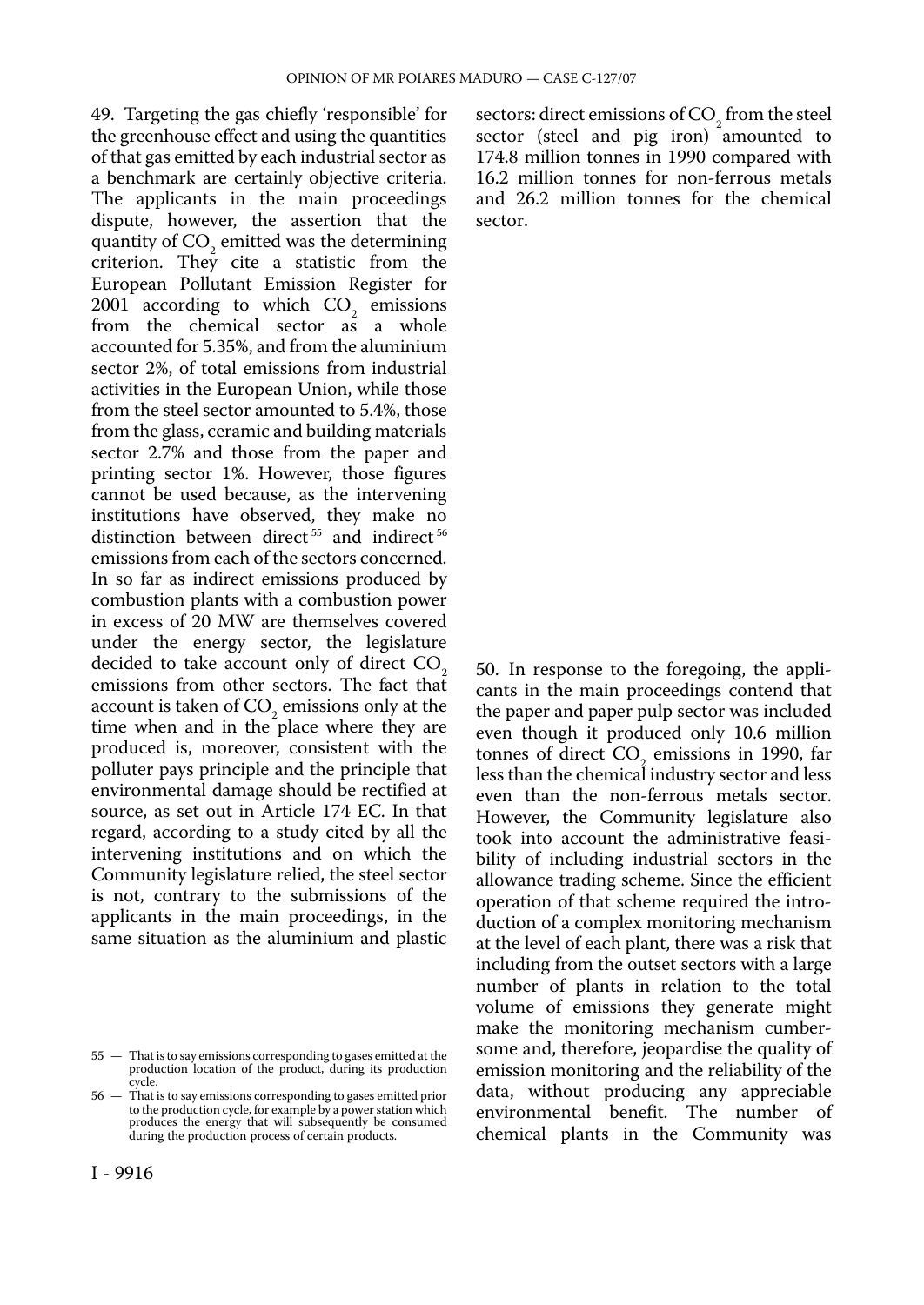particularly high, in the order of 34 000 plants. 57 The paper sector, on the other hand, was highly concentrated. Taking account of the administrative difficulties associated with managing the trading scheme in this way serves to meet the objective set out in Article 1 of the Directive, to promote reductions of greenhouse gas emissions 'in a cost-effective and economically efficient manner'. Moreover, the Court has accepted that a concern to avoid disproportionate administrative costs may objectively justify different treatment. 58

approach would none the less have led to unequal treatment of large and small plants within a single sector which are in full competition with each other.

51. At the hearing, however, the applicants in the main proceedings raised in response to the argument of administrative feasibility the objection that only a small number of plants were responsible for the vast majority of carbon dioxide emissions in the chemical sector and that decisions on inclusion in the allowance trading scheme should therefore have been made on a plant by plant basis, not in relation to the whole sector, with only chemical plants which exceed a certain emission threshold being included. Such an

52. The fact remains that the administrative efficiency argument is a weaker justification for excluding the aluminium sector, in so far as it is as concentrated as the paper sector. On the other hand, the latter is highly exposed to international competition. Consequently, being unable to absorb the costs of inclusion in the allowance trading scheme without risking the loss of market share, aluminium plants may be tempted to relocate to nonmember countries which are not subject to the Kyoto objectives. The paper and paper pulp sector is in an entirely different situation in this regard: as the Commission submitted at the hearing, the risk of relocation is minimised by the fact that plants cannot easily move away from their raw materials supply sources and international competition is minimised by the fact that transporting products with such a low unit value over long distances is unprofitable.

<sup>57</sup> — See recital 11 in the preamble to the Proposal for a Directive of 23 October 2001.

<sup>58</sup> — See Case 8/82 *Wagner* [1983] ECR 371, paragraphs 19 to 21.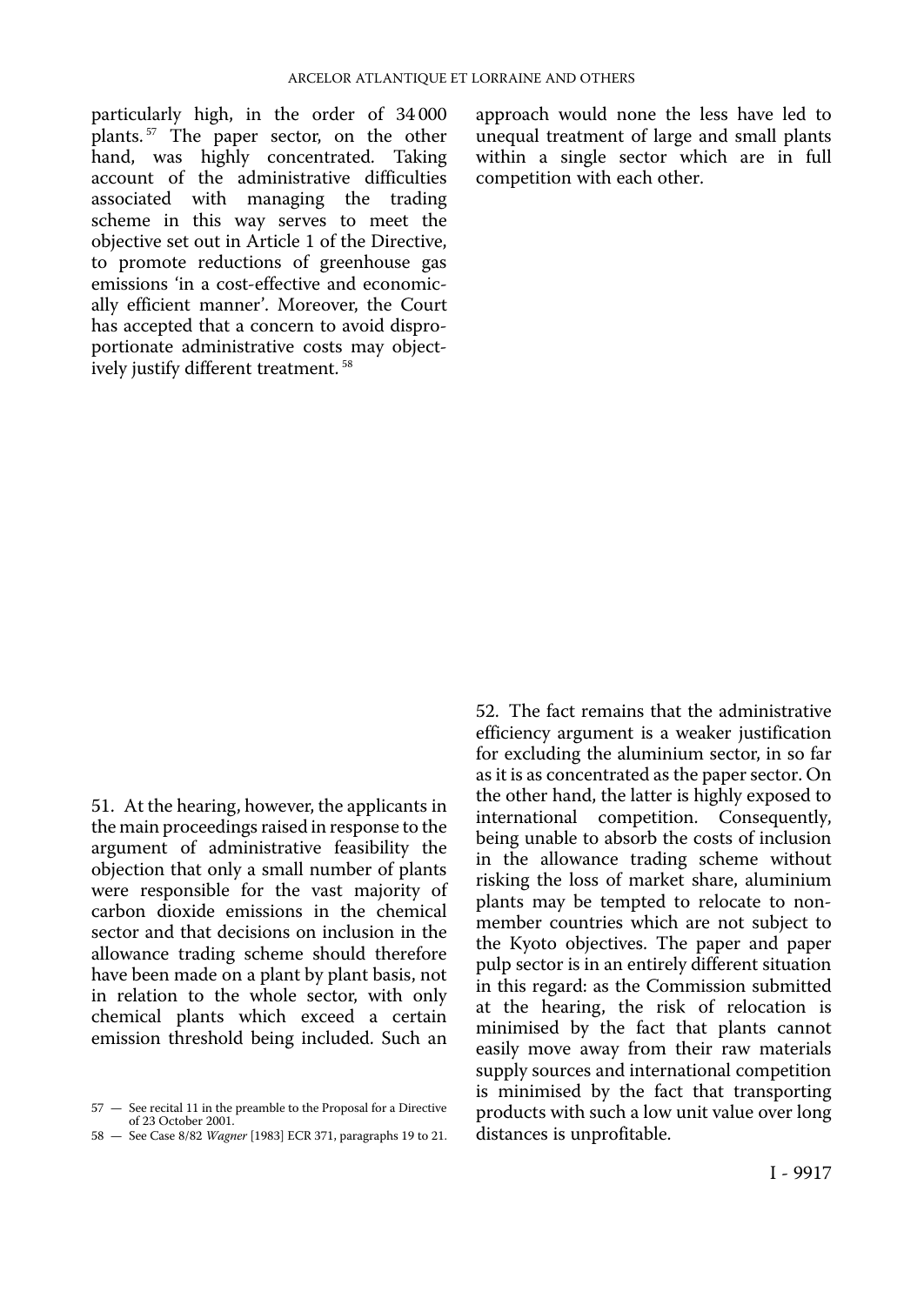53. It is true that the steel sector also faces very brisk international competition and there is a risk of relocation to countries with no Kyoto objectives. However, CO<sub>2</sub> emissions from that sector are not on the same scale as those from the aluminium sector, being over 10 times higher, and therefore justified its inclusion in the allowance trading scheme from the start.

legislature, 59 thus usurping the political responsibilities of the latter in breach of the separation of powers. For all the above reasons, the Directive does not appear to be vitiated by an infringement of the principle of equal treatment.

54. It therefore follows from the foregoing considerations that, even though some of the criticisms made by the applicants in the main proceedings in relation to the principle of equal treatment are not wholly without relevance, and even though they have, rightly, raised doubts in the mind of the national court as to the validity of the Directive which prompted the present reference, it does not appear, as has been demonstrated above, that, for the purposes of implementing the principle of equal treatment, the choice of criteria and the balance struck between them were unreasonable, particularly within the context of experimental legislation. The arguments put forward by the intervening institutions to defend the legislative measure adopted appear defensible. Other options could no doubt have been considered; there may even have been a better solution. This is not, however, for the court to say. Where a number of opinions may be equidistant from the absolute and objective truth, which court can take upon itself the task of eliminating one of them? If it were to go down that path, the Court would divest the review of lawfulness of its objectivity and would have to substitute its assessment of economic policy for that of the Community

55. Contrary to what the applicants in the main proceedings submit, the fact that the Proposal for a Directive of 23 January 2008 decides to include the aluminium and chemical sectors in a second phase, even though the quantity of  $CO<sub>2</sub>$  emissions from those sectors, the number of plants in them and the degree to which they are exposed to international competition have not changed, cannot invalidate the above conclusion and demonstrate that the initial exclusion of those sectors was vitiated by a manifest error of assessment in the application of the principle of equal treatment. As the Council and the Commission submitted at the hearing, criteria are bound to be assessed differently at the time when a scheme is set up and when it

<sup>59</sup> — Whereas avoiding such a distortion of its review of lawfulness is in fact the very justification for restricting that review (see, for example, Case 57/72 *Westzucker* [1973] ECR 321, paragraph 14, and Case C-233/94 *Germany* v *Parliament and Council*, paragraph 56).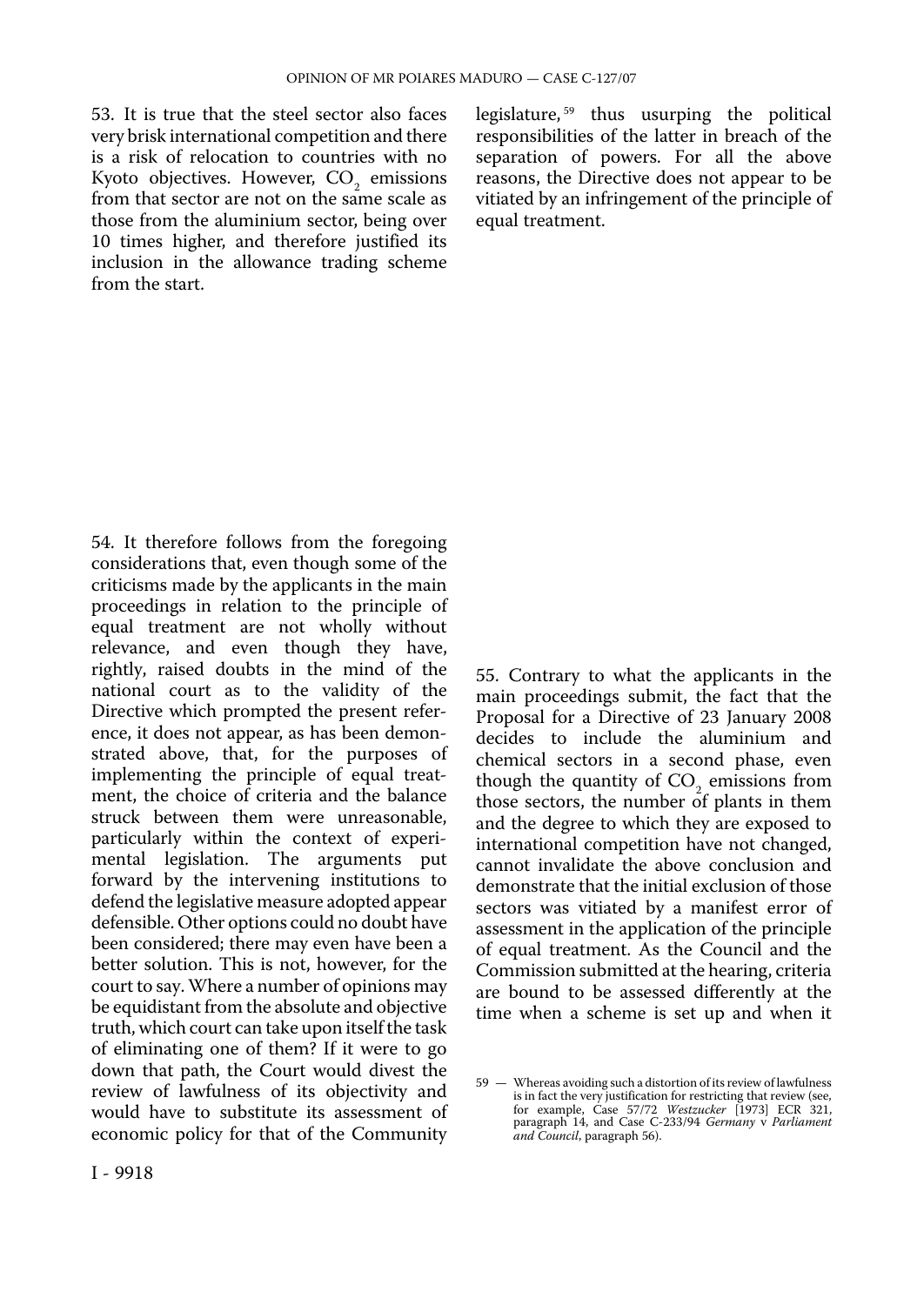comes to deciding which sectors are to be and, consequently, cuts their investment subject to a scheme which has proved its capacity. subject to a scheme which has proved its worth. That is, to some extent, the very essence of the 'step-by-step' approach.

#### 2. Uniform treatment of different situations

56. The applicants in the main proceedings submit that the steel sector is not in the same situation as the other industrial sectors which fall within the scope of the Directive. Unlike the latter, the steel sector is not technically able to reduce its  $CO<sub>2</sub>$  emissions in the near future. Steel plants are therefore obliged to obtain additional allowances while at the same time, and unlike undertakings in the other sectors subject to the allowance trading scheme, being exposed to strong international competition, which prevents them from passing on the cost of the allowances to their customers at the risk of losing market share. This substantially reduces their profit margins

57. The argument put forward by the applicants in the main proceedings is untenable. It should be pointed out first that, at the hearing, the French Government disputed the inability of the steel companies significantly to reduce<br>their carbon dioxide emissions. and carbon dioxide emissions, mentioned a number of possible ways of doing so. What is more, even assuming that that is not the case and that the steel industry is indeed in a different situation in that regard, the Community legislature took due account of that different situation. Annex III, point 3 of the Directive requires the Member States, when allocating allowances, to take account of the potential, including the technological potential, of activities covered by the scheme to reduce emissions. Moreover, it follows from the exchange of argument at the hearing that all the emissions of the Arcelor group were covered by allowances allocated free of charge and that the Arcelor balance sheet for 2006 even shows a profit from the sale of excess<br>allowances. Consequently, taking into allowances. Consequently, account the restriction on reviewing the discretion granted to the Community legislature in this field, the complaint alleging infringement of the principle of equal treatment based on the uniform treatment of different situations cannot be upheld.